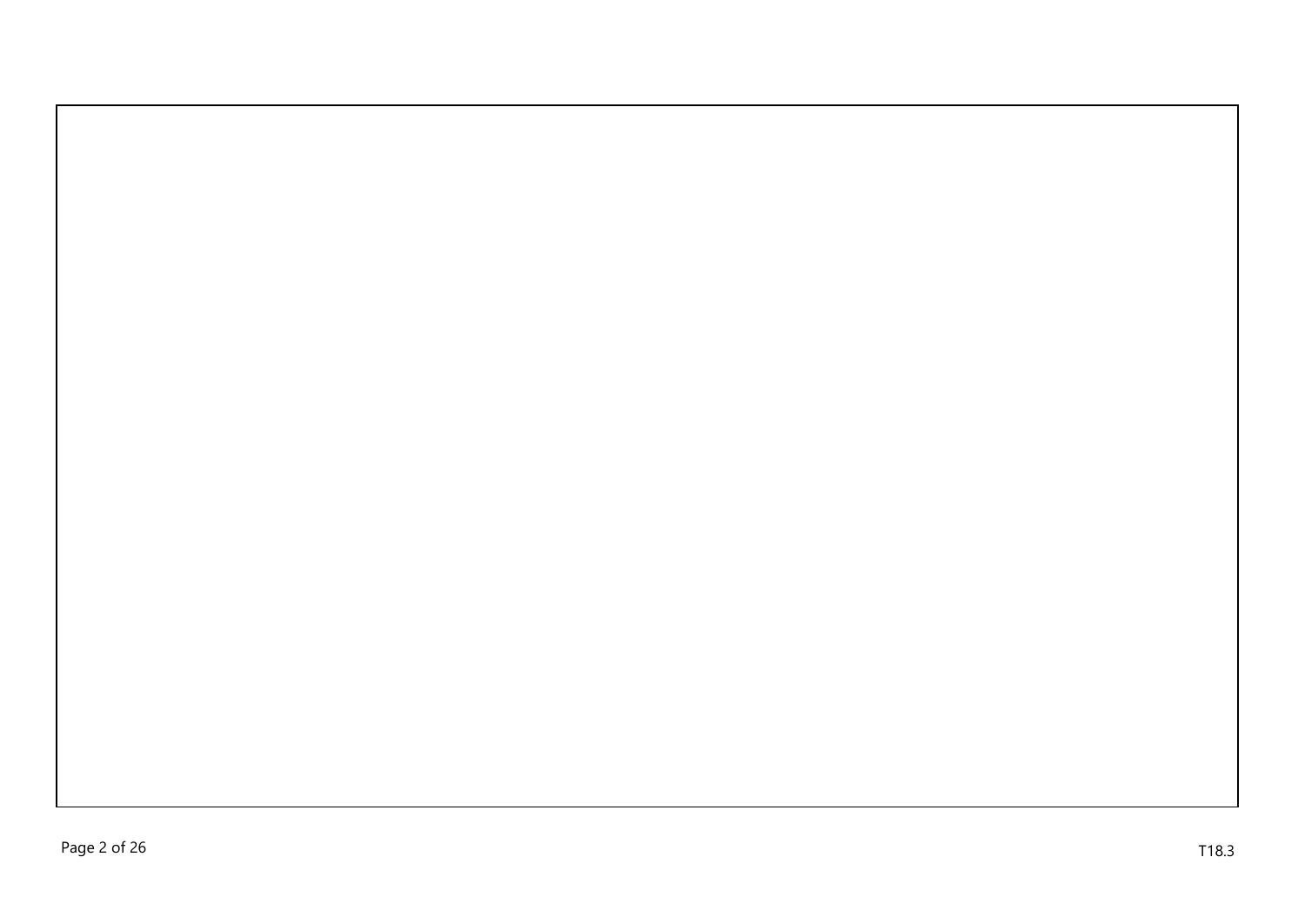| #              | Island | House Name | Name                      | Sex       | National ID | ، ه ، بر <u>م</u>               | ىئرىتر                                                 |
|----------------|--------|------------|---------------------------|-----------|-------------|---------------------------------|--------------------------------------------------------|
| Male'          |        |            |                           |           |             |                                 |                                                        |
|                | Male'  | V. Aa Ali  | Hussain Zahir             | M         | A012160     | ووڈڈ ممدو                       | يز سكر مثل التجاريخه                                   |
| $ 2\rangle$    | Male'  | V. Aa Ali  | Ali Mukhthaar             | M         | A012446     | وودعى المكرو                    | ړې ده ده.                                              |
| $\overline{3}$ | Male'  | V. Aa Ali  | Abdulla Afeef             | M         | A030980     | وودعى ازارو                     | پره ترالله پروتر                                       |
| 4              | Male'  | V. Aa Ali  | Abdul Hannan Ibrahim      | M         | A049349     | و دیگر از آمر                   | ر ه و ه ر ه ر و .<br>پر <i>ه تر پر س</i> رس<br>دە ئەرد |
| 5              | Male'  | V. Aa Ali  | Adam Nizar                | M         | A052950     | و د د که از آمر                 | دره سرچ د                                              |
| 6              | Male'  | V. Aa Ali  | Ahmed Mufeed              | ${\sf M}$ | A054514     | و دی به انگه د                  | د د د د و د                                            |
| $\overline{7}$ | Male'  | V. Aa Ali  | Aishath Susan Haneef      | F         | A054515     | وودعى ازأر                      | ە مەسىم ئىسى بىلىدى كەنبەر كەنبەر ئىس                  |
| 8              | Male'  | V. Aa Ali  | Aishath Fazna             | F         | A054765     | <i>و د</i> وځو ممکنو            | ۇرىشۇ زېڭر                                             |
| $\overline{9}$ | Male'  | V. Aa Ali  | Mariyam Suzna Haneef      | F         | A069254     | وودعى أمارو                     | رەرە دەپرىرو                                           |
| 10             | Male'  | V. Aa Ali  | Mohamed Simau Fuad        | ${\sf M}$ | A075666     | <sub>و ب</sub> ودځوي مرمزمو     | ورەر د سوژړ وور                                        |
| 11             | Male'  | V. Aa Ali  | Fathimath Shuzoona Haneef | F         | A149107     | و دی گی از آمر                  | ۇۋۇۋ ھەتەش ئەبىر                                       |
| 12             | Male'  | V. Aa Ali  | Shufa Haneef              | F         | A150315     | و دی گی از آمر                  | شۇرۇ ئەيرىۋ                                            |
| 13             | Male'  | V. Aa Ali  | Shafga Haneef             | F         | A150316     | و د ژ د .<br>  د بر ژ . گه مر   | خۇتۇ ئەيرۇ                                             |
| 14             | Male'  | V. Aa Ali  | Aishath Rafa              | F         | A161267     | ووژ ژ ژ ژ ژ                     | مەرىشى كۆ                                              |
| 15             | Male'  | V. Aa Ali  | Shasha Haneef             | F         | A333897     | وودعى ازارو                     | شرش ټروژ                                               |
| 16             | Male'  | V. Aa Ali  | Mohamed Mahfooz           | ${\sf M}$ | A340962     | وودد الممرو                     | 2320 1 21012<br>CLRCK CLYG                             |
| 17             | Male'  | V. Aa Ali  | Fathimath Rasha           | F         | A341166     | و دیگر از آمر                   | وٌمِ وَ مَرَ شَرَ                                      |
| 18             | Male'  | V. Aa Ali  | Fathimath Afaaf Simau     | F         | A349922     | و د ژ ژ , ژ ژ د                 | وٌ و و دوه سرده                                        |
| 19             | Male'  | V. Aa Ali  | Mariyam Ifaf Simau        | F         | A349923     | <i>و د د ؟</i><br>  ر بر د گهرم | وبمهزو رؤز سردو                                        |
| 20             | Male'  | V. Aa Ali  | Ahmed Ahil Aslam          | M         | A349924     | و د ژوئه شمر د                  | ړه د د پرو ټرورو                                       |
| 21             | Male'  | V. Aavehi  | Hawwa Ibrahim             | F         | A128241     | ە <del>د</del> ۇۋ. مۇر          |                                                        |
| 22             | Male'  | V. Aavehi  | Aishath Hasna Ahmed       | F         | A152282     | ە يەۋىئى ئەمۇر<br>بەر ئ         | د.<br>درخوی بر حامل برورد                              |
| 23             | Male'  | V. Aavehi  | FATHIMATH HAFNA AHMED     | F         | A152415     | موڅو په مور<br>  رخه کره کړه    | و د د ده و ره د د<br>د کارو د کار کرد کار              |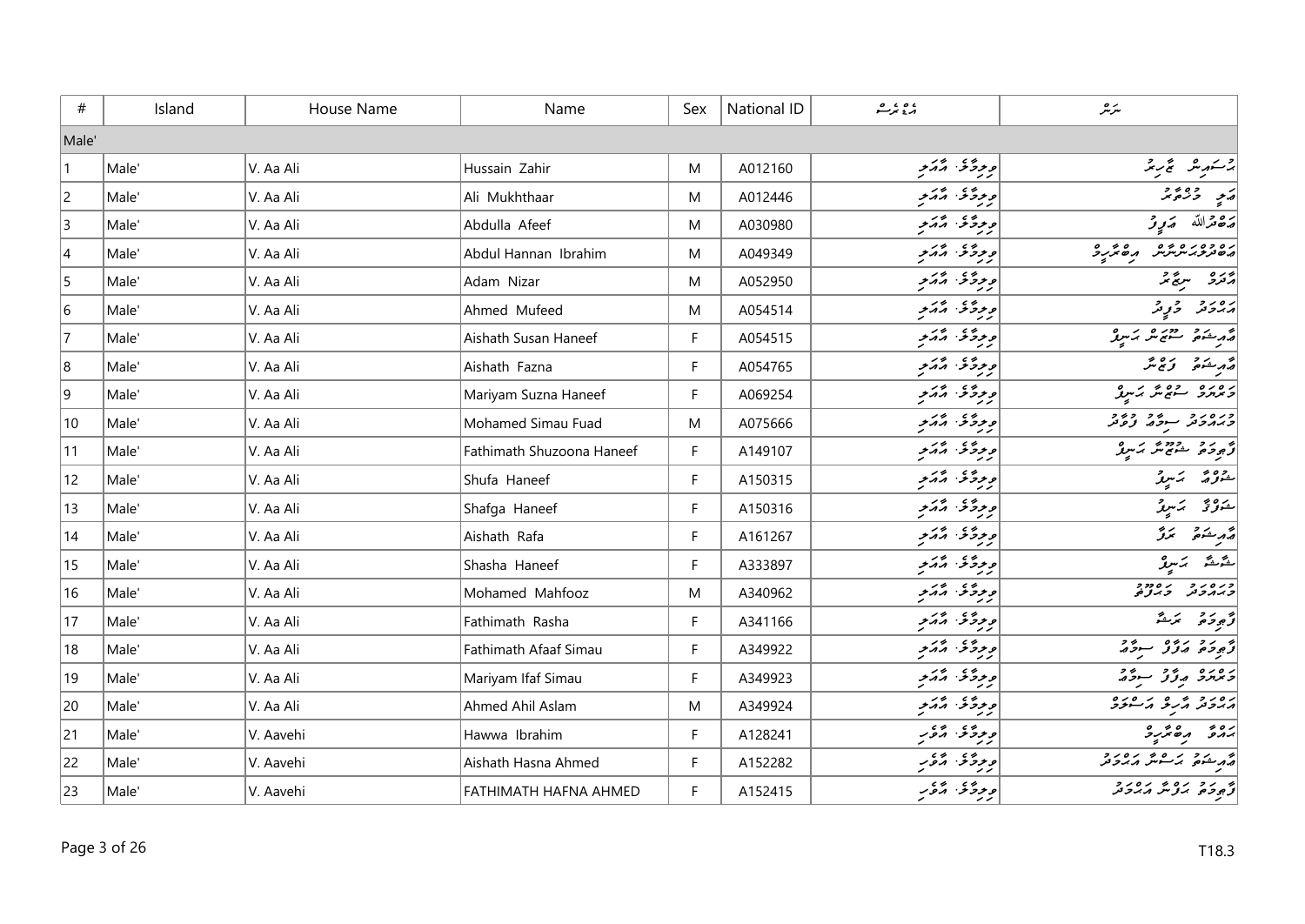| 24 | Male' | V. Akarakara       | Mohamed Waheed         | M         | A031850 | وودعى برزدردر                | ورەرو كەيتر                                                           |
|----|-------|--------------------|------------------------|-----------|---------|------------------------------|-----------------------------------------------------------------------|
| 25 | Male' | V. Akarakara       | AISHATH SAADHA         | F         | A119713 | ووڈ پی بردید                 | أور مشوقو المستوفر                                                    |
| 26 | Male' | V. Akarakara       | Bishara Waheed         | F         | A157853 | ە بەرگە ئەسىرىدىن            | حيث ورد                                                               |
| 27 | Male' | V. Akarakara       | Aminath Bassama Waheed | F         | A351287 | ە <del>د</del> ۇنۇ بەتلىرىكى | و مرد ده وو د د                                                       |
| 28 | Male' | V. Akarakara       | Aishath Bashara Waheed | F         | A351288 | و د څو . د بر بر بر بر       | مەر شىمى ھىشكى ھېرىد                                                  |
| 29 | Male' | V. Asian Village   | Mohamed Anees          | ${\sf M}$ | A052970 | و د د که شور شور ده          | ورەرو كەرگ                                                            |
| 30 | Male' | V. Asian Village   | Abdulla Mufeed         | M         | A058340 | وودو بمسركمودة               | أرَى قرالله كروية                                                     |
| 31 | Male' | V. Asian Village   | Ali Zahir              | M         | A058366 | و د د د . م شور شو د د ه     | أەيم يخ بەيم                                                          |
| 32 | Male' | V. Asian Village   | Fathimath Mohamed      | F         | A069332 | و دۇڭ ئۇ ھەر ھوڭ ق           | و د دره دره<br>ژوده درمدونر                                           |
| 33 | Male' | V. Asian Village   | Nuzhath Moosa          | F         | A069387 | و د د که به سره شهر ده       | د عثر<br>پر دیر د<br>سرچ ر <sub>ک</sub> و                             |
| 34 | Male' | V. Asian Village   | Azmath Moosa           | F         | A069388 | و دی که مشور شوده            | پر و ر و<br>پر بح څو<br>دين شهر                                       |
| 35 | Male' | V. Asian Village   | Aminath Moosa          | F         | A153711 | و دۇڭ ئۇ ھەر ھوڭ ق           | أزويتهم وحمش                                                          |
| 36 | Male' | V. Asian Village   | Fathimath Raufa Rauf   | F         | A397762 | و در در سور شور شهر ده       | و د د د د د ده ده<br>ژبوده سرمرز سرمرز                                |
| 37 | Male' | V. Asian Village   | Aishath Raifa Rauf     | F         | A397763 | و د د د . پر شور شرو ده.     | مەم شىم ئىروق بىرەر                                                   |
| 38 | Male' | V. Asian Village   | Aishath Hunaifa Mufeed | F         | A412895 | وودو بمسركمودة               | أقهر خوقه بالتمرقر وتوفر                                              |
| 39 | Male' | V. Asni            | Abdul Latheef Gasim    | M         | A050137 | وبوۋى ئەسىس                  | גַ 2006 בִצּיִי בְּ                                                   |
| 40 | Male' | V. Asni            | Aishath Eiman Latheef  | F         | A150547 | <sub>ج</sub> وچرى كەسىر      | ړې شو پروگر ځېږ                                                       |
| 41 | Male' | V. Asseyri Vaadhee | Fathimath Shareefa     | F         | A099905 |                              | وَّجِوحَةَ شَهْرِوٌ                                                   |
| 42 | Male' | V. Asseyri Vaadhee | Hawwa Abdul Rahman     | F         | A151594 | ە بەر ئەسىسى ئەسىرە ئەر      | ره د محمد ده ده ده د<br>بروی محافز محمد کرد                           |
| 43 | Male' | V. Asseyri Vaadhee | Aminath Mohamed        | F         | A304741 | ە بەر ئەسىسى ئەر ئەسىر ئەر   | و ره ر د<br>تر پر تر تر<br>أأرمز منعو                                 |
| 44 | Male' | V. Asseyri Vaadhee | Khadeeja Mohamed       | F         | A306403 | ە دۇكى بەھ سىرەتىر           | أزبريق وبره رو                                                        |
| 45 | Male' | V. Asseyri Vaadhee | Aishath Mohamed        | F         | A306404 | و د د د . د ه . ه هره د .    | ه دره دره در د                                                        |
| 46 | Male' | V. Asseyri Vaadhee | ZULAIKHA MOHAMED       | F         | A344429 | ە دۇكى بەھ سىرەتر            | و ره ر د<br>رنگرگر<br>ح ئۇر <i>ق</i>                                  |
| 47 | Male' | V. Asseyri Vaadhee | HALEEMA MOHAMED        | F         | A351147 | و دوی بره ۲۰۰ مورد           | و ره ر د<br><i>د ب</i> رگرفر<br>ا پر پوځ<br>پ                         |
| 48 | Male' | V. Asseyri Vaadhee | Juwairiya Mohamed      | F         | A351148 |                              | و ره ر د<br><i>د بر</i> د تر<br>  قے تو ہر بتر پیشر<br>  سے تو سر بتر |
| 49 | Male' | V. Asseyri Vaadhee | Rifga Mohamed          | F         | A367852 | ە دۇكى مەھسىمەدەر            | د و دره د د<br>برونځ تربرمرمن                                         |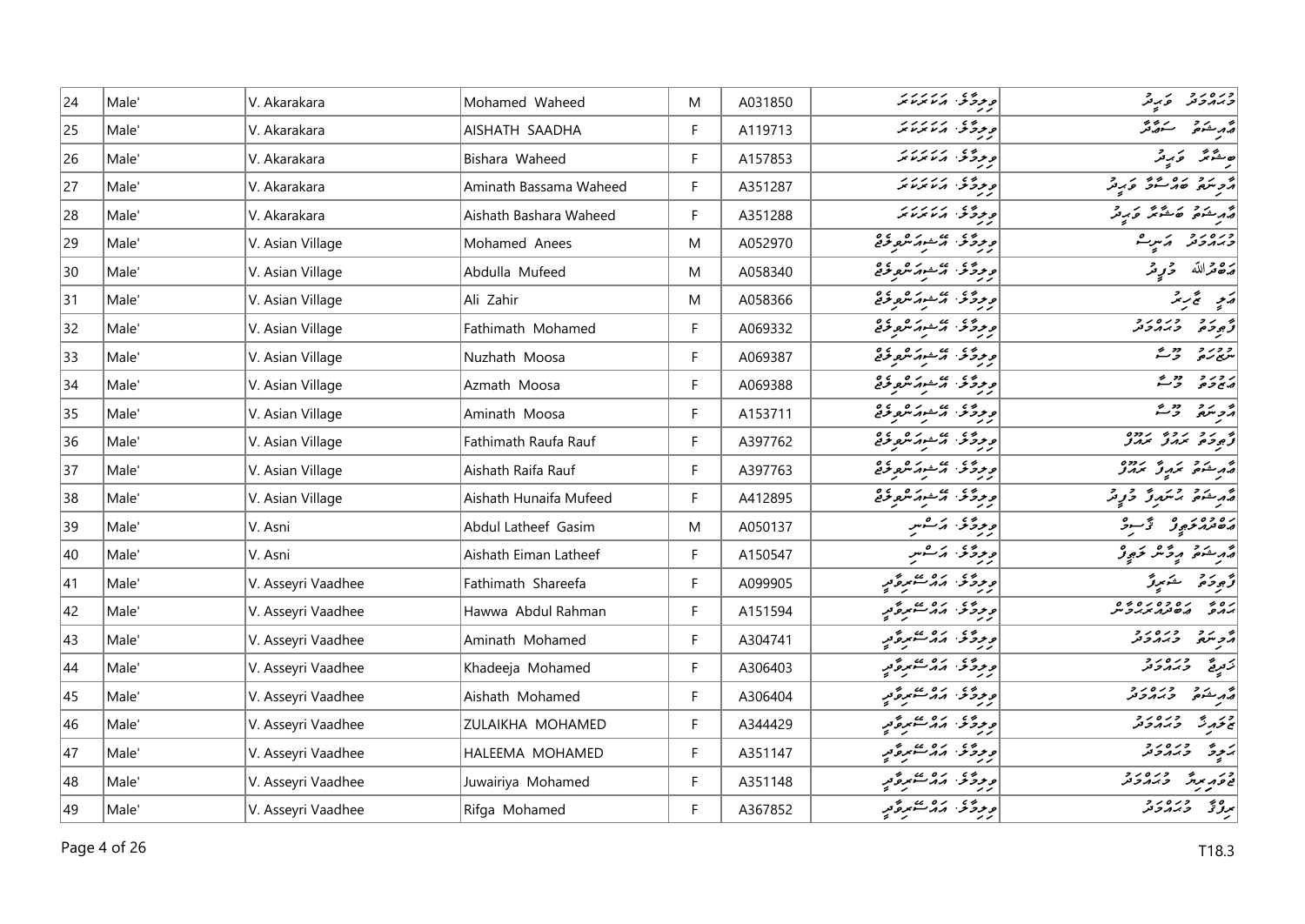| 50 | Male' | V. Basmala      | Mauroof Saleem          | M         | A042929 | ە دۇنۇ ، ئەسىرى ئە                                 | ر و دوه در کروی                         |
|----|-------|-----------------|-------------------------|-----------|---------|----------------------------------------------------|-----------------------------------------|
| 51 | Male' | V. Belgium Aage | Malsa Mohamed Maadhy    | F         | A327255 | <sub>و پ</sub> وځو . ه پوه ده ده                   | ره عدد دره د و عر                       |
| 52 | Male' | V. Belgium Aage | Fathimath Yaula Ibrahim | F         | A338295 | و و د د  ه و د ه ه ه ،<br>  و و د د  ه و و د د و د | צְפְרַם תְגֹל תְסֵילֵיךָ                |
| 53 | Male' | V. Bolihuraa    | Nazna Ismail            | F         | A025463 | وبودعى بيورثه                                      | ىئەش رەشۇر ۋ                            |
| 54 | Male' | V. Bolihuraa    | Shahuda Ismail          | F         | A072731 | و و دځو . هم ورثه                                  | شەرقە بەسىۋەپى                          |
| 55 | Male' | V. Bolihuraa    | Aminath Niha Faseeh     | F         | A307610 | وددَّ وبرقر                                        | أأوسكم سرئا وسير                        |
| 56 | Male' | V. Bolihuraa    | Rukhsana Hameed         | F         | A308486 | و دوکر په درند                                     | وه موشر برود.<br>برز سوشر برویز         |
| 57 | Male' | V. Bolihuraa    | Mariyam Maani Nadeem    | F         | A332940 | و دِرَّ دَ سَورتُهُ                                | ويرمرو أوكاس ترترو                      |
| 58 | Male' | V. Bolihuraa    | Mohamed Aiman Ibrahim   | M         | A334953 | ووڈ ڈی تھور تھ                                     | כנסנב ההכית הסתנב                       |
| 59 | Male' | V. Bolihuraa    | Suha Ibrahim            | F         | A351564 | و د د د  ه د ر بر                                  | لتنز رەئزىر                             |
| 60 | Male' | V. Bolihuraa    | Sumau Ibrahim           | F         | A351565 | و ورَّوْ. ھورىر                                    | 5, 50, 75                               |
| 61 | Male' | V. Bolihuraa    | Mariyam Eema Ibrahim    | F         | A351661 | و د څو ځورنگه<br>  ر ر                             | במתכ תב תפתיב                           |
| 62 | Male' | V. Bolihuraa    | Fathmath Faseeha Fahmy  | F         | A352163 | مودځو کلمورځو                                      | وتجوفا والبار ورقمي                     |
| 63 | Male' | V. Bonito       | Hawwa Zahira            | F         | A019494 | و و د د .<br>د رو د .                              | برە ئەرىتە                              |
| 64 | Male' | V. Bonito       | Aishath Mohamed Didi    | F         | A020058 | و و د کار په سره                                   |                                         |
| 65 | Male' | V. Bonito       | Hussain Najmy           | M         | A053166 | ە بەر ئەڭ ھەر قا                                   | بر سکر مرگه مرگه در به                  |
| 66 | Male' | V. Bonito       | Abdulla Najmee          | M         | A153576 | و د د د .<br>  د د د د  خاسره                      | حدة قدالله تتزييح                       |
| 67 | Male' | V. Bonito       | Nuzma Najmy             | F         | A295935 | و برگر کا تقسیم                                    | جره څه سرچ چ                            |
| 68 | Male' | V. Bonito       | Ibrahim Hussain Najmy   | M         | A341310 | مورد کو سمج میں<br>  مرکز کو سمج                   | مەھەر 2 مەسەم سىقى                      |
| 69 | Male' | V. Bonito       | Aminath Nasma Hussain   | F         | A341311 | مورځ کې ته شرح<br>  ريمنې                          | أأد الله المساور المستقر المستقر المستر |
| 70 | Male' | V. Cozy Joint   | <b>Mohamed Manik</b>    | M         | A048149 | وود و مناسبها                                      | כל סל כל ייטר<br>כל הכניכ ייטר          |
| 71 | Male' | V. Cozy Joint   | Asima Mohamed           | F         | A092129 | و دۇڭ ئىم قىرىمى                                   | و دره دره<br>د سور دربروتر              |
| 72 | Male' | V. Cozy Joint   | Ahmed Azim              | ${\sf M}$ | A092130 | وودرة فليتحمز منقا                                 | أرور وملتح                              |
| 73 | Male' | V. Cozy Joint   | Ibrahim Azim            | M         | A092149 | وودځو عمومته ورهيم                                 | وە ئۈر ئەلىم                            |
| 74 | Male' | V. Cozy Joint   | Husna Mohamed           | F         | A350627 |                                                    | <u>چە شەتىر</u><br>و رە ر د<br>تر پروتر |
| 75 | Male' | V. Cozy Joint   | Hussain Hashim          | ${\sf M}$ | A350628 | وودَّ دَ " ، پِي مِرسْع                            | بركتهر مر الراشور                       |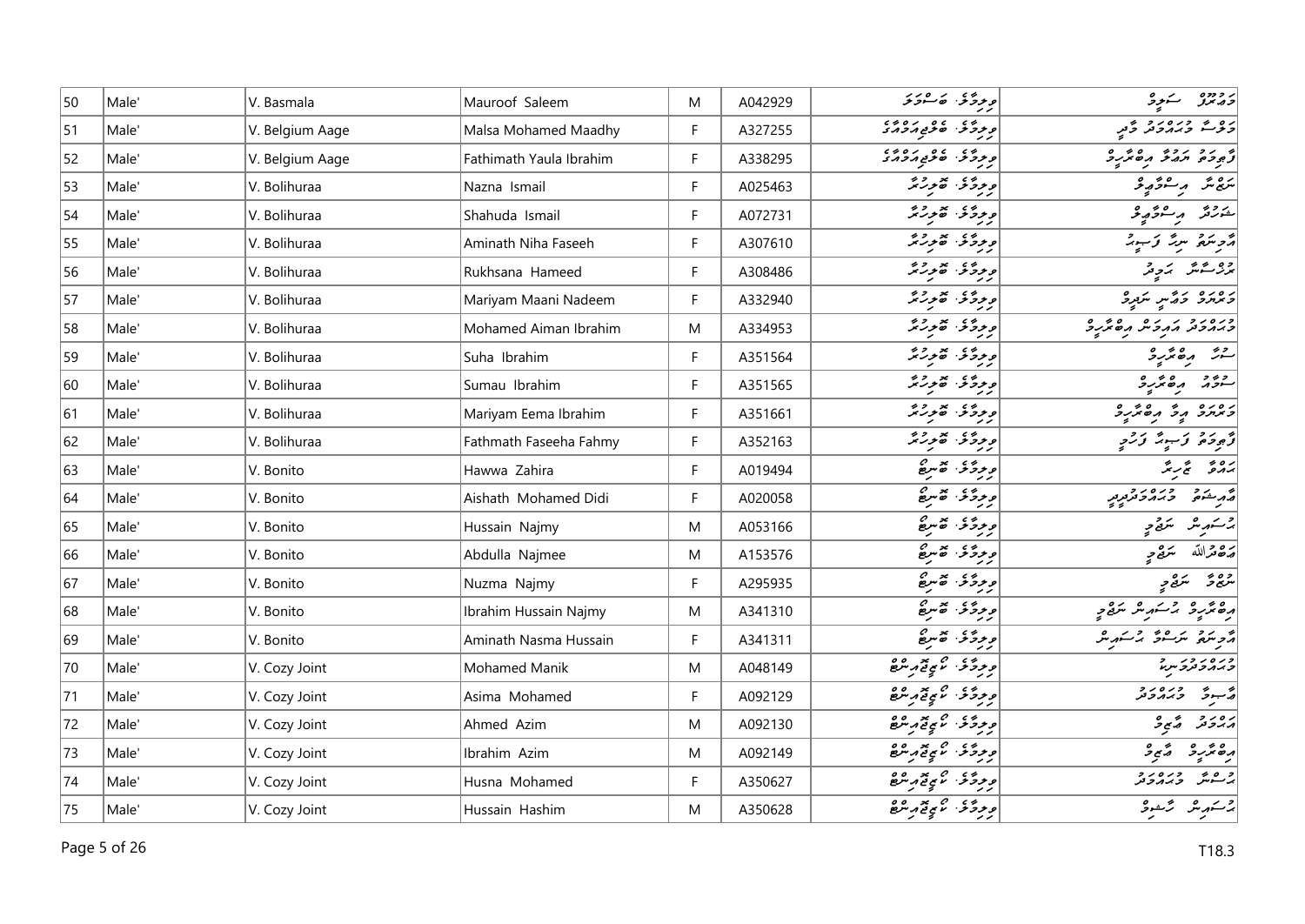| 76  | Male' | V. Cozy Joint | Asma Mohamed                       | F         | A350629 | و دۇ.<br>ئارىرى ئاي قارىتى                           | أرصص وره دو                                                   |
|-----|-------|---------------|------------------------------------|-----------|---------|------------------------------------------------------|---------------------------------------------------------------|
| 77  | Male' | V. D D Villa  | Aishath Samla                      | F         | A061661 | ووۇپ پېدۇ                                            | ړُ د شَوَ کرو د                                               |
| 78  | Male' | V. D D Villa  | Mohamed Ali Didi                   | ${\sf M}$ | A061665 | ووڈڈ ، پیوڈ                                          | وره رو<br>دبرمرونژ که دبربر                                   |
| 79  | Male' | V. D D Villa  | Hudha Mohamed                      | F         | A061693 | ەردۇر. بېيەر                                         | و در دره در د<br> رنگر دربرمرد                                |
| 80  | Male' | V. D D Villa  | Mariyam Sadha                      | F         | A061694 | ووڈڈ ، پیوڈ                                          | دەرە بەر                                                      |
| 81  | Male' | V. D D Villa  | Mizna Mohamed                      | F         | A077464 | <i>و د د گ</i> ور و و و د گه<br>  بر برگ معمولی او م | و ره ر و<br><i>و بر</i> و تر<br>ح ہی سگر                      |
| 82  | Male' | V. D D Villa  | Aishath Rasheeda                   | F         | A308319 | وودً د ، ، ، و دَ                                    | كمركو كرشونكر                                                 |
| 83  | Male' | V. D D Villa  | Aishath Fazla                      | F         | A334553 | ە دۇڭرىپودۇ.<br>س                                    | أمار وينكفح وكالمتوفي                                         |
| 84  | Male' | V. D D Villa  | Ahmed lyman                        | M         | A373105 | ووڈڈ ، پیوڈ                                          | أيهدد أتهركه                                                  |
| 85  | Male' | V. Decora     | Ajula Rasheed                      | F         | A053896 | ووڈڈ ، نامگر                                         | پر دی = پر شونر                                               |
| 86  | Male' | V. Decora     | Zuhura Kuda Thuththu               | F         | A071494 | ووڈڈ عمام                                            | $303/2$ $32$<br>$503/2$ $22$                                  |
| 87  | Male' | V. Decora     | Aishath Isha Ismail                | F         | A157357 | ە دۇنى ، ئاتر                                        | مەر شەق مەشق مەسىردە بولۇ                                     |
| 88  | Male' | V. Dhelwahtha | HAFEEZA AHMED                      | F         | A010665 | <sub>ج</sub> بودگان می ده در در                      | پَرۡ پِهِ دِی پِرَ وَ رَ                                      |
| 89  | Male' | V. Dhelwahtha | Mohamed Zahir Abdul Muhsin         | ${\sf M}$ | A023931 | <i>و و د څ</i> و بره د م                             | وره رو په د ره وه وه مشر                                      |
| 90  | Male' | V. Dhelwahtha | Shamida Abdul Muhusin              | F         | A060802 | و د د کار د د د د د د د                              | كشور مەمەم بەر بىر                                            |
| 91  | Male' | V. Dhelwahtha | Fathimath Shiyara Abdul<br>Muhusin | F         | A062541 | و پروگر و بره بر ۱۵۷۵                                | و دو شهر ده ده دو دو                                          |
| 92  | Male' | V. Dhelwahtha | Mohamed Shaaf                      | M         | A076548 | ە يەقىق بىرە دەر<br>مەيرىگى ئىرىم يەھ                | وره رو وه و                                                   |
| 93  | Male' | V. Dhelwahtha | Jaadulla Abdul Muhusin             | M         | A080465 | مورځ د موره د مورخ<br>  مورځ د مرورو مور             |                                                               |
| 94  | Male' | V. Dhelwahtha | Zahira Abdul Muhsin                | F         | A097052 | ه د د گوره د ۲۰۰۰<br>م د د گوره د د                  | ه د د ده ده ده .<br>محر په محمد دوبر سوش                      |
| 95  | Male' | V. Dhelwahtha | Mohamed Gudhrathulla               | ${\sf M}$ | A105064 | <sub>ج</sub> بودگان عاصره بر در ا                    | وره رو وه رو الله<br><i>وبه د</i> ومر تح <b>مر مر</b> مح الله |
| 96  | Male' | V. Dhelwahtha | Abdul Muhusin Ismail               | ${\sf M}$ | A114064 | <i>و و د څ</i> و بره د م                             | גם כם כב הם הם השפת כ                                         |
| 97  | Male' | V. Dhelwahtha | Jannath Abdul Samad                | F         | A124496 | و و د څو . د ه د ه د                                 |                                                               |
| 98  | Male' | V. Dhelwahtha | Fahud Mohamed Zahir                | M         | A144136 | و و د څو . د ه د ه د                                 | ر و و دره رو ځريگه                                            |
| 99  | Male' | V. Dhelwahtha | Hoodhu Mohamed Zahir               | M         | A150346 | <sub>ج ج</sub> وگو. مورود د                          | מכ כנסנכ של ב                                                 |
| 100 | Male' | V. Dhelwahtha | Hussain Iyad Ibrahim               | M         | A157791 | مودٌ د المعروم المعدد المعروم الم                    | بر سکر شهر شهر مره بر سر د                                    |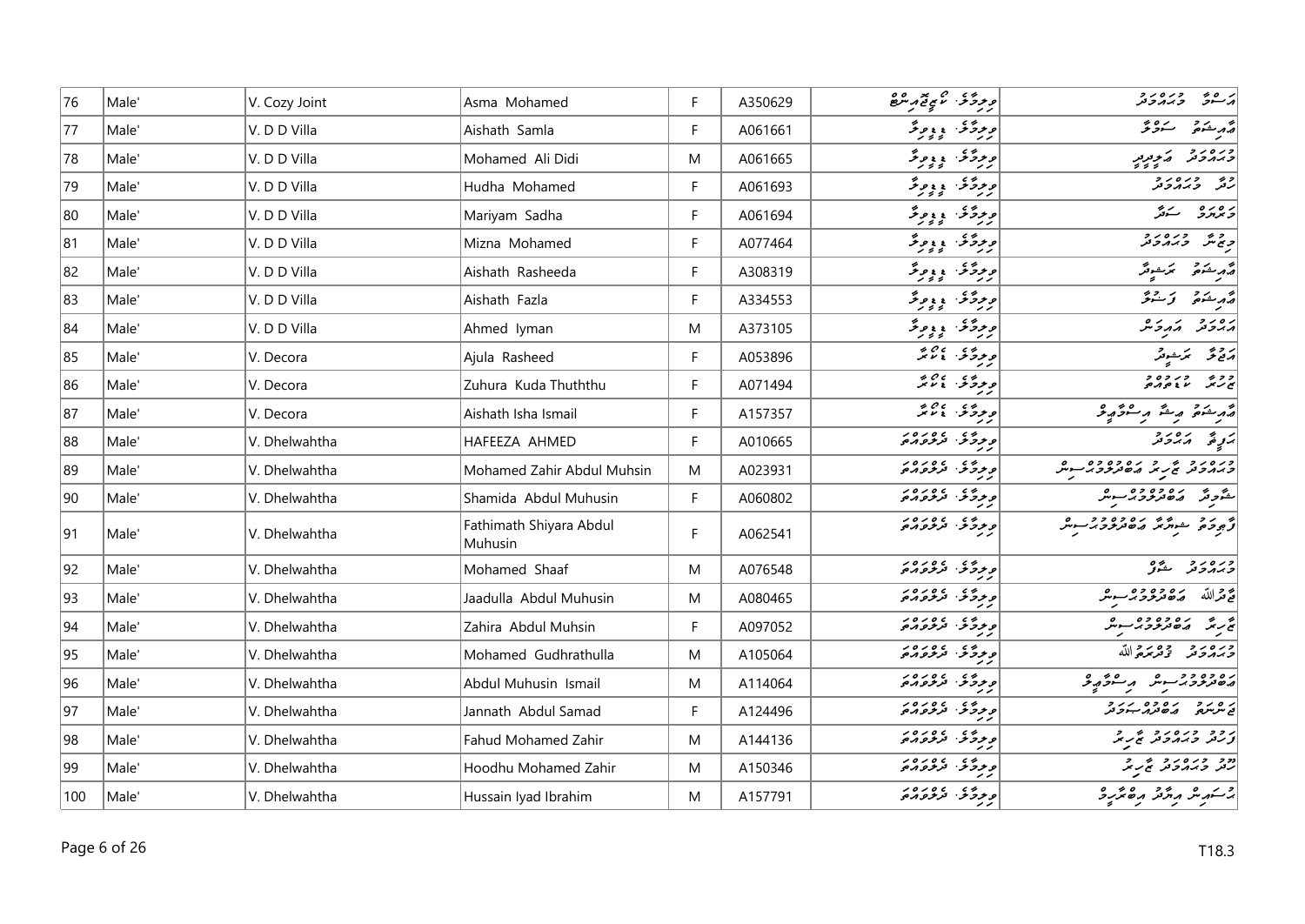| 101 | Male' | V. Dhelwahtha | Fathimath Shifna                         | F           | A163079 | و و د څو ، و د ه د                      | أزًى وَدَةَ سُورْسَرَ                                                                                                 |
|-----|-------|---------------|------------------------------------------|-------------|---------|-----------------------------------------|-----------------------------------------------------------------------------------------------------------------------|
| 102 | Male' | V. Dhelwahtha | Zuhudha Mohamed Zahir                    | F           | A262240 | <i>و و د څ</i> و او ده د ا              | 222 22012 225                                                                                                         |
| 103 | Male' | V. Dhelwahtha | Yumna Abdul Samad                        | F           | A301387 | وژنځر تروه ده د                         | כם מן כסף גיב<br>תכית הסנקה-הכנק                                                                                      |
| 104 | Male' | V. Dhelwahtha | Hudha Mohamed Zahir                      | F           | A321045 | مِعِرَّنَ مِّرْمُورُهِ مِ               | و د دره د د و د د د                                                                                                   |
| 105 | Male' | V. Dhelwahtha | Mohamed Yanal                            | M           | A370492 | د د ده د ده د ۱۰۰۰ د                    | ورەر دىرە                                                                                                             |
| 106 | Male' | V. Dhelwahtha | Fathimath Shauna Mohamed                 | F.          | A371993 | مِ مِرَّجٌ دَ سَمْ عَرْهُ مِرَ مِرَ     | و رو روه وره دو                                                                                                       |
| 107 | Male' | V. Dhiraasa   | Abdul Gafoor Aboobakru                   | M           | A062235 | <i>و د</i> ۇؤ. مەيڭە شە                 | נסכם נבר נברגב<br>הסטלה נא הססטא                                                                                      |
| 108 | Male' | V. Dhiraasa   | Zakiyya Mohamed                          | $\mathsf F$ | A074832 | وِ وِ دُ دُ و بَدْتُ                    | בעבר כבחבב                                                                                                            |
| 109 | Male' | V. Dhiraasa   | Mohamed Iqbal Abdul Gafoor<br>Aboobakuru | M           | A143826 |                                         | وره در وره وه در دود و رودرو در او در و.<br>وبهروش ورقاط ماه مورد و بر ماه ماسی او در در مرس                          |
| 110 | Male' | V. Dhiraasa   | Ahmed Iqbal Abdul Gafoor<br>Aboobakuru   | M           | A143827 |                                         | נים ניסים ליסים החת לאורים ליסים וליים ליסים ביוליים וליים.<br>המכת הצפילי הפית כהל אישים מיליים ליסים ביוליים וליים. |
| 111 | Male' | V. Dhiraasa   | Hassan Iqbal Abdul Gafoor<br>Aboobakuru  | M           | A341102 |                                         |                                                                                                                       |
| 112 | Male' | V. Dhooni     | Mohamed Adam                             | M           | A011227 | و د د د تر                              | ورەر د پرە<br><i>جد</i> ىرىتر كەترى                                                                                   |
| 113 | Male' | V. Dhooni     | Fathimath Adam Aboobakuru                | F.          | A054212 | <i>و و دُ</i> ځو انگرس                  | 22132 014 214                                                                                                         |
| 114 | Male' | V. Dhooni     | Ahmed Adam                               | M           | A094679 | و و د د قرمر<br>  د ر د قرمر            | ره رو پوره<br>پرېدنو پرتون                                                                                            |
| 115 | Male' | V. Dhooni     | Abdulla Adam                             | M           | A116386 | مورد ديمبر<br>  مريح ديمبر              | مَدْهِ مِّرْ اللَّهُ مَرْ مَرْدَّ                                                                                     |
| 116 | Male' | V. Dhooni     | Ali Adam                                 | M           | A116388 | ە يەردىگە بىر تەر                       | أرشمت أترمز                                                                                                           |
| 117 | Male' | V. Dhooni     | Najumunnisa                              | F           | A301548 | <br>  <sub>عر</sub> مرد در قرمر         | بر و وه<br>مربع و ژمېر گ                                                                                              |
| 118 | Male' | V. Dhooni     | Ismail Jumail Mohamed                    | M           | A335617 | موجوعي حينه<br>  تر پرځي قرمبر          | و عوصر و و در در در د                                                                                                 |
| 119 | Male' | V. Faiymuthee | Hassan Ahmed                             | M           | A053356 | و د ژ ژ ژ ژ ژ ژ و <sub>پ</sub>          | يركبش المرورو                                                                                                         |
| 120 | Male' | V. Faiymuthee | Fathimath Hassan                         | F           | A057957 | و د ژ د . زه د ه<br>  ر بر ژ د . زه د ه | قەم ئەسىر                                                                                                             |
| 121 | Male' | V. Faiymuthee | Mohamed Maathiu Rameez                   | M           | A331160 | و د څخه نوه د ه د                       |                                                                                                                       |
| 122 | Male' | V. Falas      | Fathimath Shaheeda                       | F           | A097680 | ومودٌ یی دَ دَ ک                        | وأجوحاهم المشريق                                                                                                      |
| 123 | Male' | V. Falas      | Ali Shiyah                               | M           | A132555 | وودٌى دَدَتْ                            | $\begin{array}{cc} \frac{1}{2} & \frac{1}{2} & \frac{1}{2} \\ \frac{1}{2} & \frac{1}{2} & \frac{1}{2} \end{array}$    |
| 124 | Male' | V. Falas      | Abidh Mohamed                            | M           | A151037 | وودٌ دُ زَرَبٌ                          | و دره دره<br>مگاه در در                                                                                               |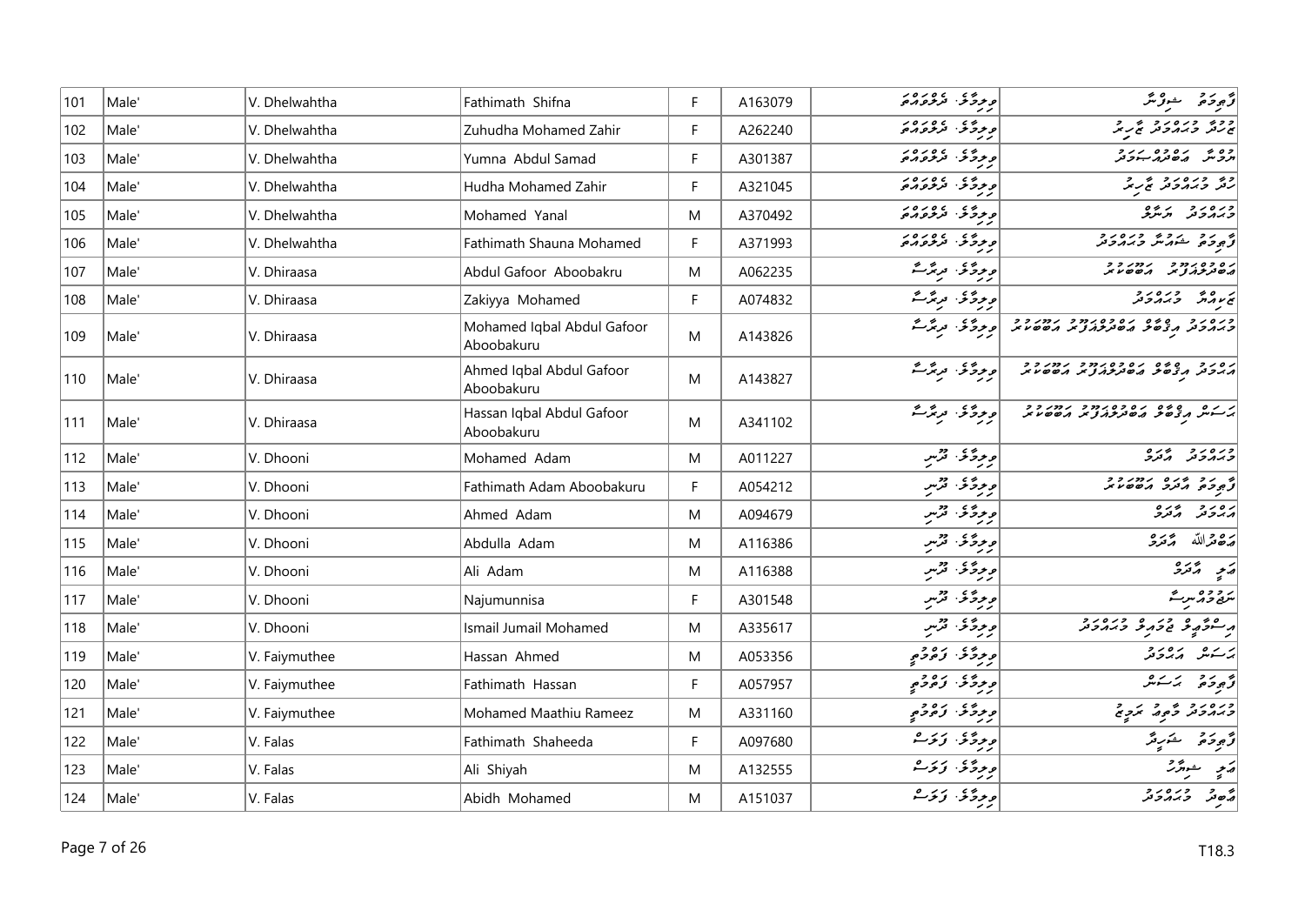| 125 | Male' | V. Falas    | Mariyam Shifna             | F           | A362455 | <sub>وم</sub> ودٌى كۆرگ     | ترەرە ھەرتىگە<br>جىمەرچە ھەرتىگە               |
|-----|-------|-------------|----------------------------|-------------|---------|-----------------------------|------------------------------------------------|
| 126 | Male' | V. Falas    | Abdulla Shaffan            | M           | A375324 | و دۇ ئى ئەنزىشە             | ىش <i>ەر ۋ</i> ىئر<br>ەھىراللە                 |
| 127 | Male' | V. Fankuri  | <b>Mohamed Manik</b>       | M           | A003337 | وبردعى وترادير              | כ גם ג כ ג<br><i>ב ג</i> וג <i>ב تو</i> ב سربا |
| 128 | Male' | V. Fankuri  | Ali Shammoon               | M           | A111711 | و دۇڭ ئەرەبىر               | 0.7001                                         |
| 129 | Male' | V. Fankuri  | Aishath Dheema             | F           | A167643 | موج <sup>و</sup> د مقرم مر  | و د شوځ ورځ<br>م                               |
| 130 | Male' | V. Fankuri  | Aminath Masha              | F           | A167649 | و دۇ. ئەرەبر                | أروسي والمشكل                                  |
| 131 | Male' | V. Fankuri  | Fathmath Neemaa Mohamed    | F           | A305414 | و د ژو. ز ۹، ته             | توجدة سرة ورورد                                |
| 132 | Male' | V. Fankuri  | Mariyam Maya Mohamed Manik | F           | A328922 | وودَّ وَ ، وَ مَدْرَم بِرِ  | נסנס שש כנסנכנים<br>כמחב כחל כמחבתביתט         |
| 133 | Male' | V. Fansi    | Hussain Ahmed              | M           | A127877 | وودعى وكدب                  | ج سکه شهر مرکز و در و                          |
| 134 | Male' | V. Fansi    | Hassan Ahmed               | M           | A127890 | ویردٌ دَ نګرب               | يركبش المرورو                                  |
| 135 | Male' | V. Fansi    | Ismail Ahmed               | M           | A141240 | و دِدَّدَ کَرْمَب           | وسنورو ورور                                    |
| 136 | Male' | V. Fansi    | Ahmed Affal                | M           | A153086 | ووڈڈ وَیْرب                 | גם גם גם בם<br>הגבת הצהב                       |
| 137 | Male' | V. Fansi    | Shadhiya Ahmed             | F           | A323762 | او دۇ.                      | شَوَوِرَ = دَرَو تر                            |
| 138 | Male' | V. Fansi    | Shanoon Ahmed              | M           | A325582 | ا <sub>ھ پر</sub> وی زیرب   | ے ووہ دے دی۔<br>شوسرس ارکرون                   |
| 139 | Male' | V. Fansi    | Ishaaq Ahmed               | M           | A333653 | أوودعى وتدب                 | در صوبر در در د                                |
| 140 | Male' | V. Fansi    | Ilhama Ahmed               | F           | A344463 | ویردً دَ تر تر سو           | أرورو رەرد                                     |
| 141 | Male' | V. Fansi    | Ihusana Ahmed              | F           | A344464 | <sub>ویوددَّ دَ مَرْب</sub> | برر مشر بره دو                                 |
| 142 | Male' | V. Fenfilaa | Hawwa Dhon Manik Adam      | $\mathsf F$ | A058396 | وودٌدُ وَعْدِدٌ             |                                                |
| 143 | Male' | V. Fini     | Mohamed Fazil              | M           | A032439 | و ودځو . وس                 | ورەرو ۋىر                                      |
| 144 | Male' | V. Fini     | Aishath Faazila            | F           | A065618 | وودد وبر                    | وكرمشكم ومجافر                                 |
| 145 | Male' | V. Fini     | Hassan Gasim               | M           | A081654 | وودٌ دُ وسِ                 | برسكس تؤسدو                                    |
| 146 | Male' | V. Fini     | Ahmed Shazeen              | M           | A146452 | وودٌ دُ وِسِ                | پرویر ځوی ش                                    |
| 147 | Male' | V. Fini     | Hussain Fazeen             | M           | A308902 | وودٌ دُ وِسِ                | يز ستمريش ترىپىش                               |
| 148 | Male' | V. Fini     | Asiyath Fazila             | F           | A335629 | ە دۇڭ بېر                   | ۇسىدە ئېرۇ                                     |
| 149 | Male' | V. Fini     | Ismail Fazil               | M           | A335630 | <sub>عرم</sub> ورځو. ویبر   | رەشۇر ئىج                                      |
| 150 | Male' | V. Fini     | Mohamed Zayaan Zahir       | M           | A342274 | و ودځو . و سر               | כנסגב גם פי בי                                 |
|     |       |             |                            |             |         |                             |                                                |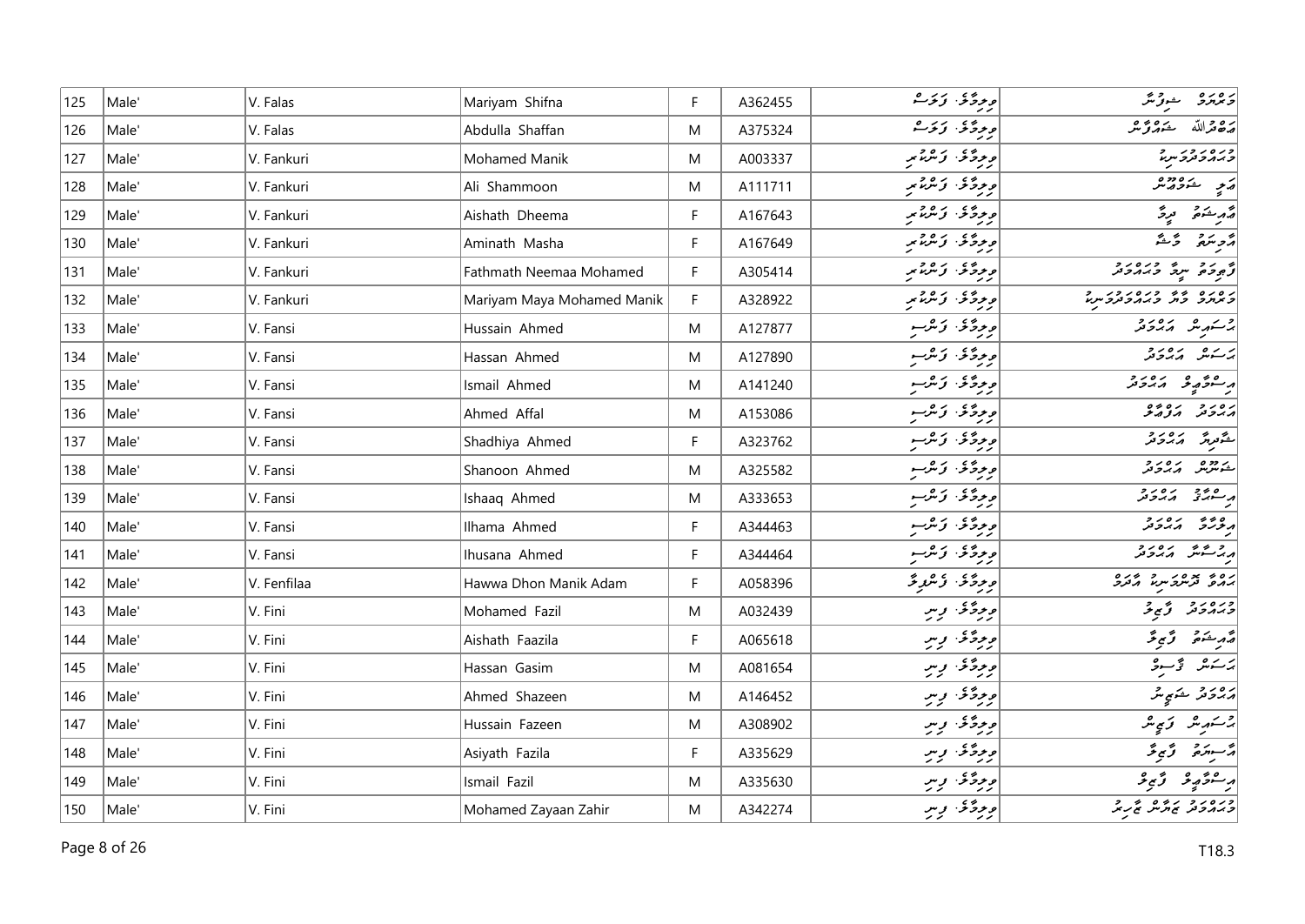| 151 | Male' | V. Fini           | Aminath Najee         | $\mathsf F$ | A342275 | ودۇپ دېر                                                                                                                                                                                                                         | أأرمزه<br>سرتمج                              |
|-----|-------|-------------------|-----------------------|-------------|---------|----------------------------------------------------------------------------------------------------------------------------------------------------------------------------------------------------------------------------------|----------------------------------------------|
| 152 | Male' | V. Fini           | Mariyam Fazeena       | F           | A352024 | <sub>و پ</sub> وژی ویر                                                                                                                                                                                                           | ر ه ر ه<br><del>و</del> بربرو<br>ۇ ئېچە ئىگر |
| 153 | Male' | V. Fini           | Ibrahim Fazil         | M           | A356406 | <sub>و پ</sub> وژی ویر                                                                                                                                                                                                           | ە ھېڭرىرى<br>ب<br>ۇ ئىم بۇ                   |
| 154 | Male' | V. Fini           | Yoosuf Reehan         | M           | A396446 | وودٌ دُ وِسِ                                                                                                                                                                                                                     | دو و ه<br>در سور<br>بريم                     |
| 155 | Male' | V. Fini           | Abdullah Fazil        | M           | A403128 | <mark>وږدځو رس</mark>                                                                                                                                                                                                            | رَة قرالله قرَ سَوْرٌ                        |
| 156 | Male' | V. Finihiya Villa | Hafeeza Abdul Latheef | F           | A067334 | وودد وسهدود                                                                                                                                                                                                                      | ر ده ده ده ده د و                            |
| 157 | Male' | V. Goran          | Aminath Ali           | F           | A000969 | أو ويحو من من المحمد المحمد المحمد المحمد المحمد المحمد المحمد المحمد المحمد المحمد المحمد المحمد المحمد المحم<br>المحمد المحمد المحمد المحمد المحمد المحمد المحمد المحمد المحمد المحمد المحمد المحمد المحمد المحمد المحمد المحم | أزوينهم أرمو                                 |
| 158 | Male' | V. Goran          | Mariyam Asrar         | F           | A068762 | و دۇنۇ ، ئەترىر                                                                                                                                                                                                                  | رەرە بەر دە                                  |
| 159 | Male' | V. Groaving       | Fathimath Ibrahim     | F.          | A009871 | و دځه ویمومند                                                                                                                                                                                                                    | و دو ره پر د                                 |
| 160 | Male' | V. Hafeeza Manzil | Adhila Yoosuf         | F           | A059878 | <sub>و پر</sub> ۇي. ئ <sub>ە</sub> رپەۋىر بولۇ                                                                                                                                                                                   | ە ئىرىۋە ئەرسىنى                             |
| 161 | Male' | V. Hafeeza Manzil | Ismail Abbas          | M           | A126618 | <sub>و پر</sub> ۇي. ئ <sub>ە</sub> رپەۋىر بولۇ                                                                                                                                                                                   |                                              |
| 162 | Male' | V. Haharu         | Hassan Ibrahim        | M           | A056516 | وودٌ دُ رَرَبُرُ<br>  رَبِّ                                                                                                                                                                                                      | برسكره المقترح                               |
| 163 | Male' | V. Haharu         | Ibrahim Shiyaz        | M           | A064624 | وودة. زرو                                                                                                                                                                                                                        | ת <i>סיתי כ</i> ל הייתי                      |
| 164 | Male' | V. Haharu         | Faiza Ibrahim         | $\mathsf F$ | A103602 | ە يەدىجە ئەرىرى<br>ئەرە                                                                                                                                                                                                          | وٌ مع أو المعتبر و                           |
| 165 | Male' | V. Haharu         | Aminath Siyana        | F           | A111654 | و د د د کرد د                                                                                                                                                                                                                    | ومحر سنرتشر                                  |
| 166 | Male' | V. Haharu         | Abdulla Siraj         | M           | A111655 | و و د د که ر کرکند                                                                                                                                                                                                               | ەھىراللە<br>سىر تەرىج<br>مەسىر تەرى          |
| 167 | Male' | V. Haharu         | Fathimath Sheena      | F.          | A111670 | وودٌ دُ رَرَيْرُ                                                                                                                                                                                                                 | وٌ و حر مشر مشر مشر                          |
| 168 | Male' | V. Haharu         | Aishath Shifana       | F           | A111671 | <i>و د</i> ۇ ئارىر<br>  ئارىرىقى: ئارىرى                                                                                                                                                                                         | مەر ئەق ئىسۇ ئىر                             |
| 169 | Male' | V. Haharu         | Mohamed Shifau        | M           | A125625 | وودٌ وُ - رَرَبُرُ                                                                                                                                                                                                               | وره رو در دور<br><i>د بر پرونډ</i>           |
| 170 | Male' | V. Haharu         | Mariyam Aboobakur     | F           | A231379 | مودٌ وَ رَرَبُرُ                                                                                                                                                                                                                 | נסנס נחנדר<br>קאתר גםסטא                     |
| 171 | Male' | V. Haharu         | Hawwa Rishfa          | F           | A321323 | ە يەدىجى، ئەرىر                                                                                                                                                                                                                  | رەپ برىشۇ                                    |
| 172 | Male' | V. Haharu         | Aminath Liva Hashim   | F           | A341374 | و و د د کرد بر                                                                                                                                                                                                                   | أأوسم ووتح كرشوه                             |
| 173 | Male' | V. Haharu         | Aishath Layal Hashim  | $\mathsf F$ | A341377 | <i>و د</i> ۇ ئەر ئەر ئە                                                                                                                                                                                                          |                                              |
| 174 | Male' | V. Haharu         | Mariyam Shifza        | F           | A352231 | و د د کار زر ترک                                                                                                                                                                                                                 | ومروح شوومج                                  |
| 175 | Male' | V. Handheygirige  | Hussain Habyb         | M           | A085944 | پرېځو: رسېږي بره<br>                                                                                                                                                                                                             | بر سکر سر بر کره ده                          |
| 176 | Male' | V. Happy Star     | Husna Mohamed         | F           | A038420 | وودٌ دُ. رُوٍ حُقِ مَهِ                                                                                                                                                                                                          | و مشر به دره د د<br>پرسوس بر دید در          |
|     |       |                   |                       |             |         |                                                                                                                                                                                                                                  |                                              |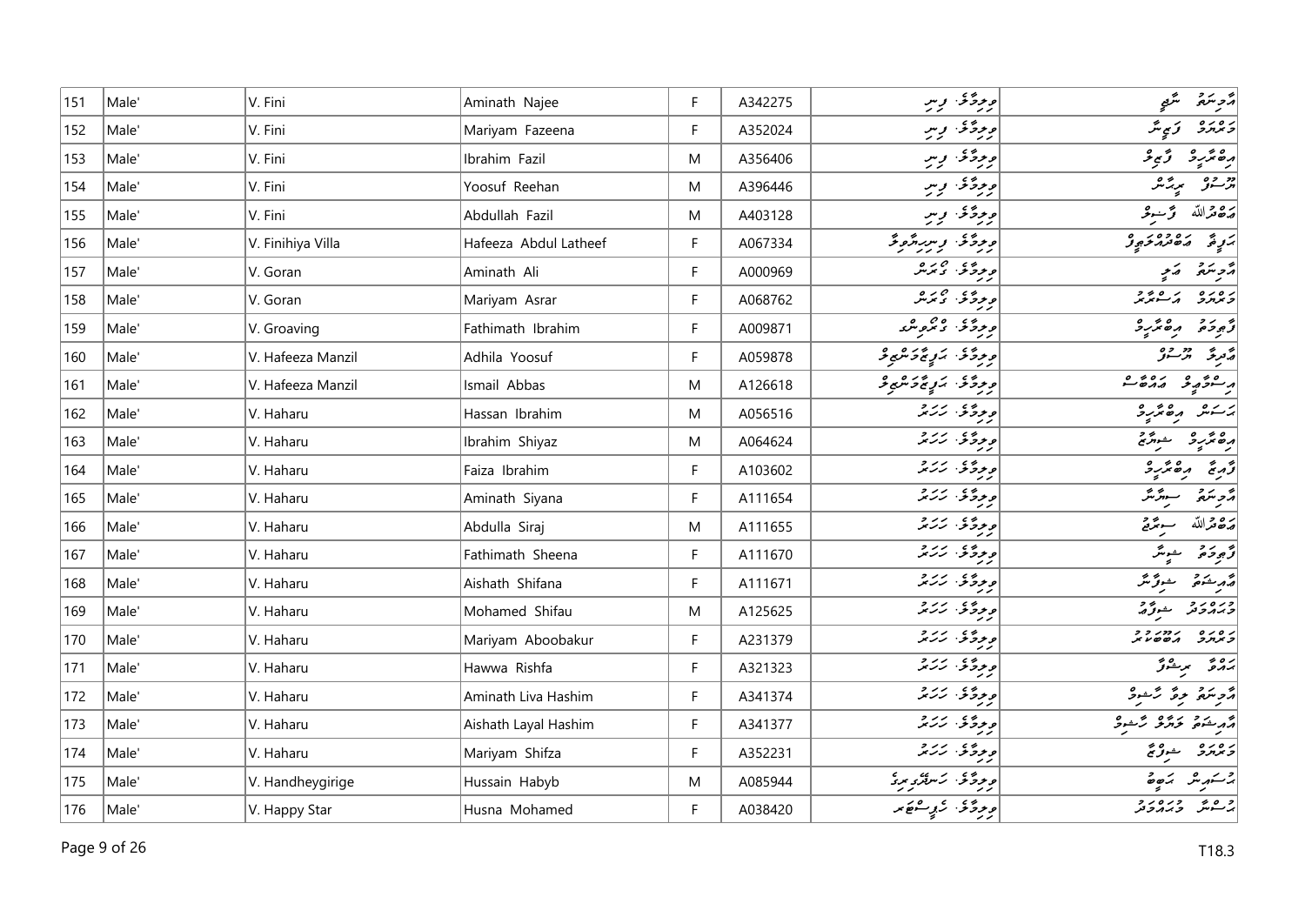| 177 | Male' | V. Happy Star       | Asiya Sofoora        | F           | A048561 | <sub>و تر</sub> وًى كې <sub>رى</sub> شى ئىر               | پ <sup>ر</sup> سور سور پر<br>م                                    |
|-----|-------|---------------------|----------------------|-------------|---------|-----------------------------------------------------------|-------------------------------------------------------------------|
| 178 | Male' | V. Happy Star       | Hussain Mohamed      | M           | A078411 | وودٌوْ. رُوِيْتَ عَمَد                                    | بر شهر مده دره در د                                               |
| 179 | Male' | V. Happy Star       | Shifana Mohamed      | F           | A078412 | وودٌو. رُوٍيْ وَمَ                                        | مشوقر ورەرد                                                       |
| 180 | Male' | V. Happy Star       | Hassan Mohamed       | M           | A078946 | وودًى دَرِيْءَ ر                                          | يركس وره رو                                                       |
| 181 | Male' | V. Happy Star       | Ahmed Shifan         | M           | A330115 | مورد د کار مقیمہ                                          | رەر <sub>ئىو</sub> تىر                                            |
| 182 | Male' | V. Haulaa Manzil    | Ahmed Sabry          | M           | A113897 | و دوکر روزوره و                                           | رەرد بەھىر                                                        |
| 183 | Male' | V. Haulaa Manzil    | Hawlath Ahmed        | $\mathsf F$ | A147901 | ودؤة روورو و                                              |                                                                   |
| 184 | Male' | V. Haulaa Manzil    | Faruhana Ahmed       | F           | A147902 | وبردى روور مهو                                            | ر ده پر در د                                                      |
| 185 | Male' | V. Haulaa Manzil    | Ibrahim Ahmed        | M           | A167337 | د د محمد العملي د العملي د                                | תפתוב המכנק                                                       |
| 186 | Male' | V. Hedheykuri       | Mohamed Abdul Rahman | M           | A155216 | ویروگو: رکورنامبر                                         | ر ه د ه ر ه د ه<br>پره تربر تر بر<br>و ره ر و<br><i>و پر</i> و تر |
| 187 | Male' | V. Hedheykuri       | Mariyam Dhooma       | F           | A155553 | <i>و د څ</i> و منګره مر                                   | נ סנים - כבשי<br><i>כי מ</i> תכ" - בניב                           |
| 188 | Male' | V. Hedheykuri       | Hussain Siyad        | M           | A155866 | و و د د .<br>  و و د د .<br>  د .                         | ر<br>بر کشمیر شده مستقرر میکند.<br>مستقرر میکند                   |
| 189 | Male' | V. Hedheykuri       | Fathimath Mohamed    | F           | A155867 | موجوعة متحدة مر                                           |                                                                   |
| 190 | Male' | V. Hedheykuri       | Hassan Sifau         | M           | A157572 | ە يەۋىچە بەيدە<br>بەر                                     | برسته سودة                                                        |
| 191 | Male' | V. Hedheykuri       | Ibrahim Siyad        | M           | A157573 |                                                           | وەتمرۇ سۆز                                                        |
| 192 | Male' | V. Hedheykuri       | Abdulla Hameed       | M           | A396136 | <i>و و د ځ</i> و عملي مر<br>  بر بر مسلم مر               | برە دالله برد د                                                   |
| 193 | Male' | V. Irushaan vaadhee | Abdulla Irusan       | M           | A025887 | <sub>عرم</sub> وکو، <sub>مرم</sub> رشگرموگیر <sub>ی</sub> | رە قراللە مەمرىكە                                                 |
| 194 | Male' | V. Irushaan vaadhee | Abdul Rahman Ijlal   | M           | A381274 | و د د د . د بر شوه د د پر                                 | رە دەرەپە ھەرەپە<br>ھەھەممەدش مەقرى                               |
| 195 | Male' | V. Kani             | Adam Ali             | M           | A023440 | و د ژ د .<br>  ر ر ژ د .                                  | أتروه أترمح                                                       |
| 196 | Male' | V. Kani             | Suha Adam            | F           | A096695 | مورد دي.<br>  ريز ديگر                                    | رح پوره                                                           |
| 197 | Male' | V. Kani             | Sama Adam            | $\mathsf F$ | A096696 | و د ژو نمبر                                               | ريز په پره                                                        |
| 198 | Male' | V. Kani             | Samih Adam           | M           | A148753 | و دِدَّنَى ، ئَسِ                                         | سەر پەرە                                                          |
| 199 | Male' | V. Kani             | Ali Shah Adam        | M           | A158724 | <sub>عرم</sub> ورځ ځور کمکنې لر                           | پر پر شده د بره                                                   |
| 200 | Male' | V. Kani             | Safa Mohamed         | $\mathsf F$ | A361175 | وودڅري ځمیر                                               | ے وره دو<br>سوز ورمارونر                                          |
| 201 | Male' | V. Khiyaalu         | Ali Ibrahim          | M           | A034537 | <i>و د</i> ۇ ئۇ رېگىۋ                                     | أمو مقدرة                                                         |
| 202 | Male' | V. Khiyaalu         | Zahida Ali           | F           | A076907 | مورد د .<br>  مربر د . مربر د                             | تجرىتمر كامير                                                     |
|     |       |                     |                      |             |         |                                                           |                                                                   |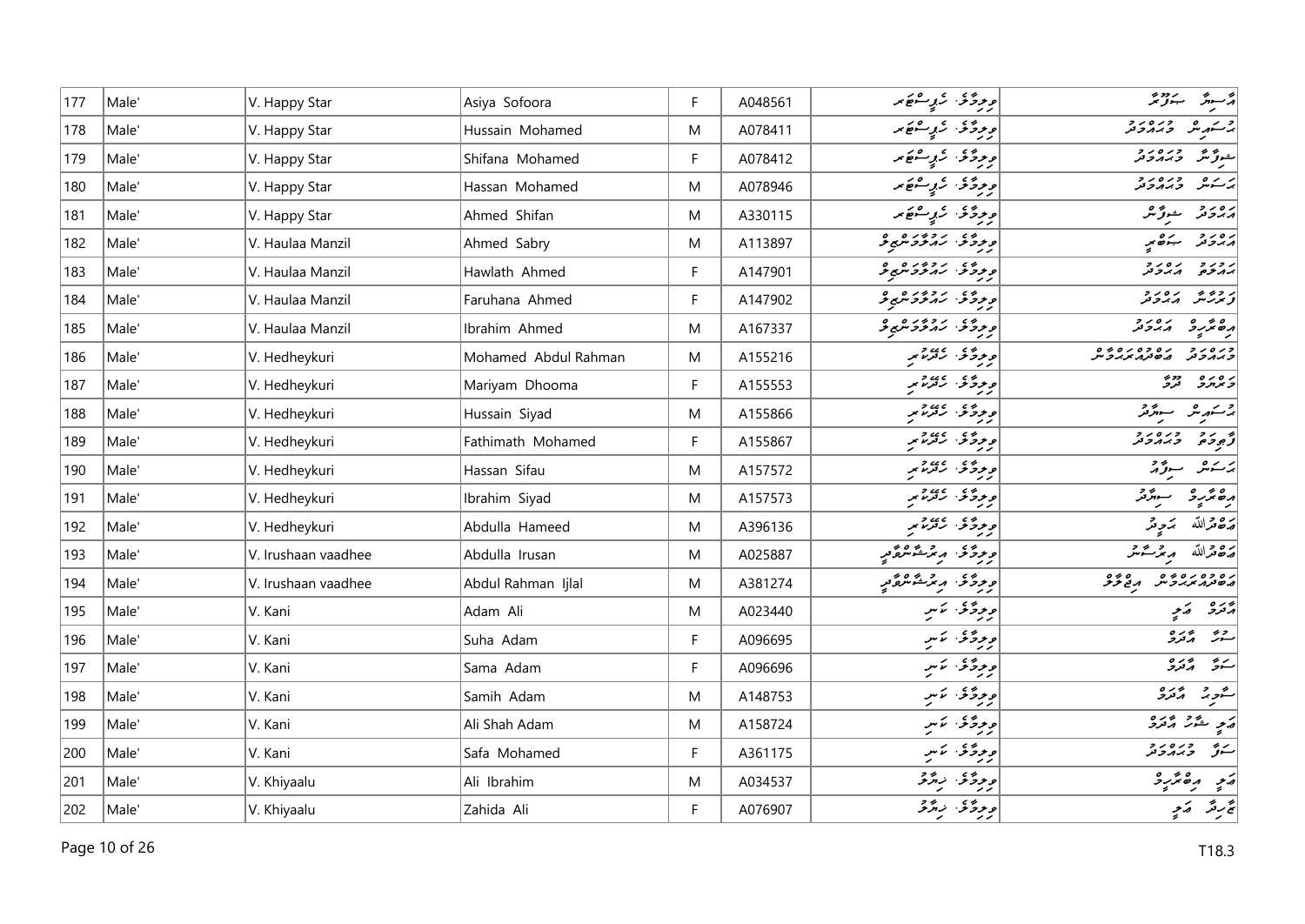| 203 | Male' | V. Khiyaalu         | Zaheera Ali          | $\mathsf F$ | A103727 | مودوعة المراجمة<br>  يراجع المراجمة                                                                            | ىم پەشقە بەيد                                                                                                                                                                                                                                                  |
|-----|-------|---------------------|----------------------|-------------|---------|----------------------------------------------------------------------------------------------------------------|----------------------------------------------------------------------------------------------------------------------------------------------------------------------------------------------------------------------------------------------------------------|
| 204 | Male' | V. Khiyaalu         | Sobira Ali           | F           | A111183 | و و د کار رو د کار                                                                                             | $\frac{1}{2}$                                                                                                                                                                                                                                                  |
| 205 | Male' | V. Khiyaalu         | Aishath Suwaidha     | $\mathsf F$ | A111184 | و د د د . د پرتمه                                                                                              |                                                                                                                                                                                                                                                                |
| 206 | Male' | V. Khiyaalu         | Sofa Ali             | F           | A315986 | و و د د و .<br>  د ر د د ر د د                                                                                 | لينوش الأمج                                                                                                                                                                                                                                                    |
| 207 | Male' | V. Khiyaalu         | Ibrahim Migdhad      | M           | A315987 | <i>و د</i> ۇ ئۇ ، ئەردى<br>  ئەرىرى ئىسرىرىدى                                                                  | ە ھەترىرى<br>بر ھەترىرى<br>وتؤثرتر                                                                                                                                                                                                                             |
| 208 | Male' | V. Koshifilaa       | Azeeza Ibrahim       | $\mathsf F$ | A079116 | <sub>و د</sub> ۇ، ت <sub>ىرو</sub> ۇ                                                                           |                                                                                                                                                                                                                                                                |
| 209 | Male' | V. Koshifilaa       | Ibrahim Khaleel      | M           | A125946 | ە دۇڭ ئ <sup>ى</sup> روڭ                                                                                       | ە ھەترىر <sup>ى</sup><br>بر ھەترىرى<br>تزمونى                                                                                                                                                                                                                  |
| 210 | Male' | V. Koshifilaa       | Fathimath Suza       | F           | A144881 | ە دۇڭ ئ <sup>ى</sup> روڭ                                                                                       | قرموخر ويحتج                                                                                                                                                                                                                                                   |
| 211 | Male' | V. Koshifilaa       | Ahmed Khaleel        | ${\sf M}$   | A150170 | <sub>وپوځ</sub> و مېږو د                                                                                       | پرەرو زىرو                                                                                                                                                                                                                                                     |
| 212 | Male' | V. Koshifilaa       | Abida Mohamed        | F           | A216974 | <sub>ویودد دیم تاروید</sub>                                                                                    | ح وره در                                                                                                                                                                                                                                                       |
| 213 | Male' | V. Koshifilaa       | Mohamed Khaleel      | M           | A351641 | وود د سمبر د                                                                                                   | دره در در زرو                                                                                                                                                                                                                                                  |
| 214 | Male' | V. Kudhimaa Vaadhee | Fathmath Rasheeda    | $\mathsf F$ | A102140 | <i>و د د ځې</i> د د وگړو                                                                                       | أوالمحر والمتحفظ المحمدة والمحر                                                                                                                                                                                                                                |
| 215 | Male' | V. Kudhimaa Vaadhee | Asiyath Ashfa Ali    | F           | A115597 | ە دۇڭ ئىرگە ئورگە                                                                                              |                                                                                                                                                                                                                                                                |
| 216 | Male' | V. Kudhimaa Vaadhee | Ali Niyaz            | ${\sf M}$   | A284483 | و دی. د دولو                                                                                                   |                                                                                                                                                                                                                                                                |
| 217 | Male' | V. Lhasandhu        | Saeed Mohamed        | ${\sf M}$   | A038349 | ە بەرگە ئەسەر بەر                                                                                              | شهر تر در در د                                                                                                                                                                                                                                                 |
| 218 | Male' | V. Lhasandhu        | Dr Muthasim Saeed    | ${\sf M}$   | A061642 | مِ مِرَّجٌ کَ کَ سَاسِرْتُر                                                                                    | $\begin{array}{cc} \mathcal{L}_{\mathcal{A}} & \mathcal{L}_{\mathcal{A}} & \mathcal{L}_{\mathcal{A}} & \mathcal{L}_{\mathcal{A}} \\ \mathcal{L}_{\mathcal{A}} & \mathcal{L}_{\mathcal{A}} & \mathcal{L}_{\mathcal{A}} & \mathcal{L}_{\mathcal{A}} \end{array}$ |
| 219 | Male' | V. Lhasandhu        | Mausooma Saeed       | F           | A067406 | وودٌ دُ کاسکار                                                                                                 | גב חדש באובר.<br>בגיבורי באובר                                                                                                                                                                                                                                 |
| 220 | Male' | V. Lhasandhu        | Munthazim Saeed      | M           | A123106 | <i>و و دُ</i> ئو ، كەسىند                                                                                      | ومروه سكوتر                                                                                                                                                                                                                                                    |
| 221 | Male' | V. Lhasandhu        | Maimoona Saeed       | F           | A123866 | موردٌ توريد موردٌ                                                                                              | در دور منظم در محمد مر                                                                                                                                                                                                                                         |
| 222 | Male' | V. Lhasandhu        | Mohamed Leenu Ali    | M           | A369845 | ە بەرگە ئەسەرىد                                                                                                | وبره برو په ټر ټر                                                                                                                                                                                                                                              |
| 223 | Male' | V. Little Cloud     | Muslima Ahmed Waseem | F           | A146309 | وودعى ووودوه                                                                                                   | وصوفة أماروا وسوف                                                                                                                                                                                                                                              |
| 224 | Male' | V. Lovely House     | Ahmed Waheed         | M           | A126321 | وودَّى دَهْ دِرَهْتْ                                                                                           | دەر د كەرد                                                                                                                                                                                                                                                     |
| 225 | Male' | V. Lovely House     | Sazla Waheed         | F           | A152399 | ە بەر ئەھمەر دەپىر كەنتىستىكى باشلار ئايلاشلار ئايلار كەنتلەت كەنتىكە بايدا كەنتلەت كەنتى بولۇپ كەنتى بولۇپ كە | سەپىۋە ئەرىتى                                                                                                                                                                                                                                                  |
| 226 | Male' | V. Lovely House     | Sudhath Waheed       | F           | A153879 | <sub>و ب</sub> ود د کار د د مرد د ه                                                                            | د د ره<br> سه ترج گورنر                                                                                                                                                                                                                                        |
| 227 | Male' | V. Lovely House     | Ibrahim Waheed       | M           | A163283 | <sub>و پر</sub> وگو، ئوھ پر پر قسمت ا                                                                          | رە ئرىر ئىرىر                                                                                                                                                                                                                                                  |
| 228 | Male' | V. Lovely House     | Azlam Waheed         | ${\sf M}$   | A166961 | <i>و د د د .</i><br>  بر بر د د د بر بر د م                                                                    | دەپرە ھېرى                                                                                                                                                                                                                                                     |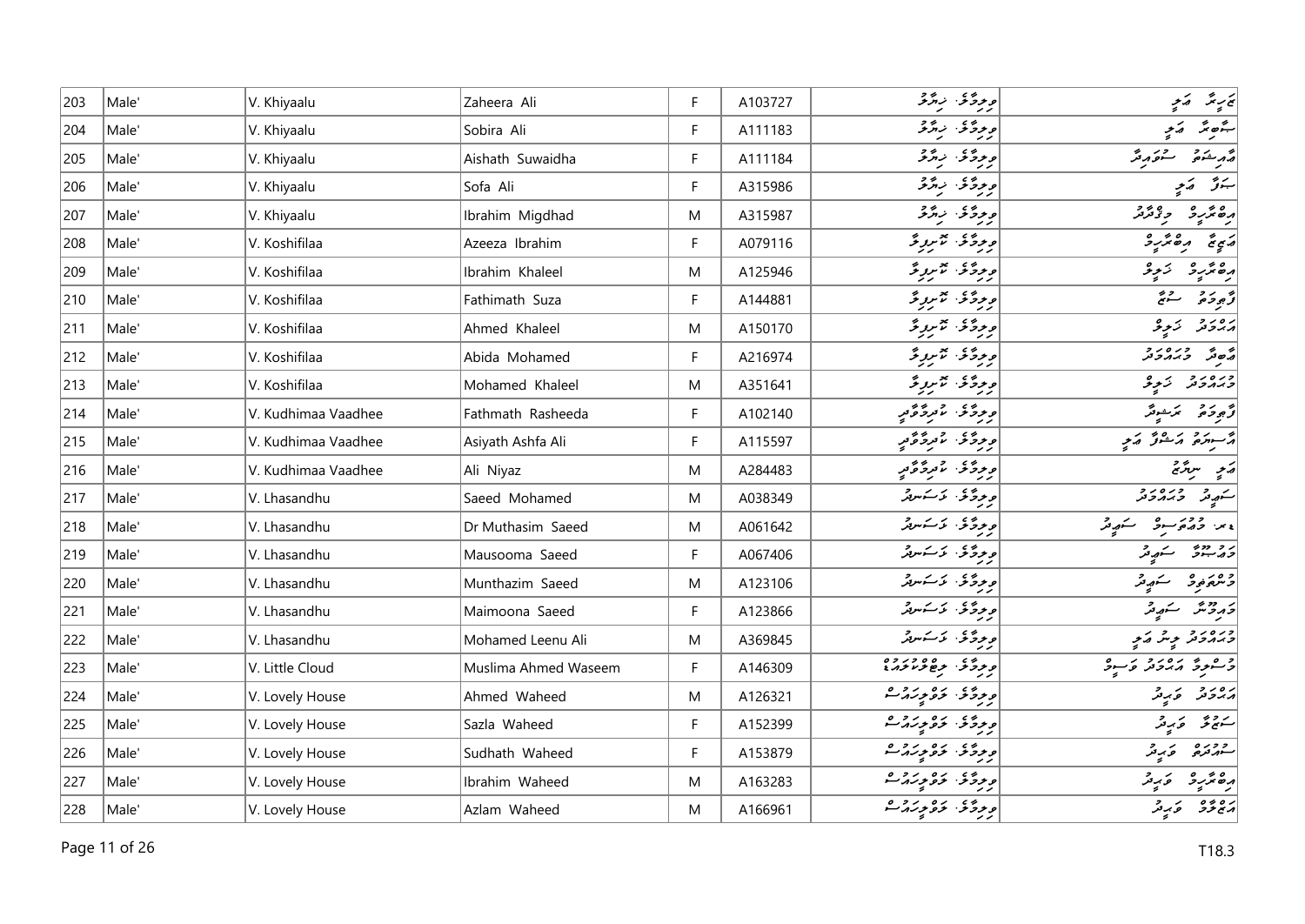| 229 | Male' | V. Lovely House  | Najaath Waheed             | F           | A330878 | <sub>و ب</sub> ود د کار د د مرد د ه | يَرَوُّجْ مَهْ مِرْ يَرْ                            |
|-----|-------|------------------|----------------------------|-------------|---------|-------------------------------------|-----------------------------------------------------|
| 230 | Male' | V. Lovely House  | Nawaz Waheed               | M           | A418028 | و دۇنۇ ، ئۇھ بەر قى                 | بروه ورقر                                           |
| 231 | Male' | V. Lucky Village | Mohamed Nizar              | M           | A011027 | <i>و د د څې</i> تو په وگړي          | ورەرو سرچ تر                                        |
| 232 | Male' | V. Lucky Village | Azuma Idrees               | F           | A035939 | وودد دَ پوده                        | ړ دی په مرسې                                        |
| 233 | Male' | V. Lucky Village | MOHAMED SAMAH              | M           | A073626 | وودَّى دَرِ وِدْهْ                  | ورەرو بەرە                                          |
| 234 | Male' | V. Lucky Village | Hassan Didi                | M           | A144475 | وودٌ وَالاَوِدِهِ                   | ئەسەئىر بىر<br>ئ                                    |
| 235 | Male' | V. Maaniru       | Mohamed Abdul Bari         | M           | A081073 | ە دۇڭر ق <sup>ى</sup> رىز           | כנסנכ נסכסת.<br>כגובת גשתקפית                       |
| 236 | Male' | V. Maaniru       | Anas Mohamed               | M           | A150089 | و دۇڭ ئەرىر                         | ړیږے ورورو                                          |
| 237 | Male' | V. Maaniru       | Abdul Basith Mohamed       | M           | A274640 | وبودٌ دُ دُ سِرْ                    | ره وه محمد و دره د و<br>پرحافرمرحهٔ سوچه و بربرو تر |
| 238 | Male' | V. Maaniru       | Uwais Mohamed              | M           | A385525 | ووڈڈ ڈیریڈ                          | أروم وره دو                                         |
| 239 | Male' | V. Maathodaa     | Mohamed Imad               | M           | A038181 | أو ودٌ وَ بِهِ بِهِ بِهِ            | כנסנכ בכת<br><i>כג</i> ובת בכת                      |
| 240 | Male' | V. Maathodaa     | Ibrahim Naeem              | M           | A053811 | و د د د .<br>  د د د . د . د .      | رەتزىر سەر                                          |
| 241 | Male' | V. Maathodaa     | Ahmed Mohamed Imad         | M           | A075391 | ە يەم ئەيدە<br>س                    | ג סגב בג סגב הבב                                    |
| 242 | Male' | V. Maathodaa     | RIFDHA IBRAHIM             | $\mathsf F$ | A331299 | ووڈڈ دیو                            | بروثر مقتربة                                        |
| 243 | Male' | V. Madhadhu      | Abdul Latheef Hassan       | M           | A035701 | و ودٌ ی کرد و                       | גפרפק באבית                                         |
| 244 | Male' | V. Madhadhu      | Aminath Abdul Latheef      | F           | A063737 | <i>و ودٌ ڈ</i> وَ ترتر              | הכיתם הסינה בפל                                     |
| 245 | Male' | V. Madhadhu      | Mohamed Muizzu Ali         | M           | A081066 | و ورٌ تو ، الازار                   |                                                     |
| 246 | Male' | V. Madhadhu      | Aisha Nahla Abdul Latheef  | F           | A113418 | و درگان کرده<br>  درگان کرده        | و ديگر سرد و ده ده ده و                             |
| 247 | Male' | V. Madhadhu      | Zakheera Abdul Rahman      | F           | A144204 | و درگانگ در در د                    | ى ئەس بەرەرەرەرە                                    |
| 248 | Male' | V. Madhadhu      | Ahmed Abdul Latheef Hassan | M           | A382059 | و ودٌ کی تر در د                    | ג סגב גם כסביר ביציע הריית.<br>הגבע השנגבת ב        |
| 249 | Male' | V. Male Hiyaa    | Jinah Fauzy                | M           | A011069 | وودً و تُؤرِّرُ                     | م <sub>و</sub> سَمَّدُ نَرَمَّ <sub>مَ</sub>        |
| 250 | Male' | V. Male Hiyaa    | Aminath Fazeela Fauzy      | F           | A034169 | ە دۇئى گۈرگە                        | أأوشي وكسواني وأرمي                                 |
| 251 | Male' | V. Male Hiyaa    | Ibrahim Fauzy              | M           | A053264 | و د د د د د د بر                    | وە ئەر ئەدىپ                                        |
| 252 | Male' | V. Male Hiyaa    | Ilma Fauzee                | F           | A063390 | و د د د د د د د ا                   | أمرعرق وكرمي                                        |
| 253 | Male' | V. Male Hiyaa    | Ahmed Nabeel Fauzee        | M           | A144780 | وبردٌ وَ دُرگ                       | גפנק תושב צהב                                       |
| 254 | Male' | V. Male Hiyaa    | MOHAMED YAFAAU YOOSUF      | M           | A329784 | وودٌ وَ رَّ دُرگَ                   | כנסג כ"ג זה ככ"<br>ב"ג הביה חצף ח"-ת                |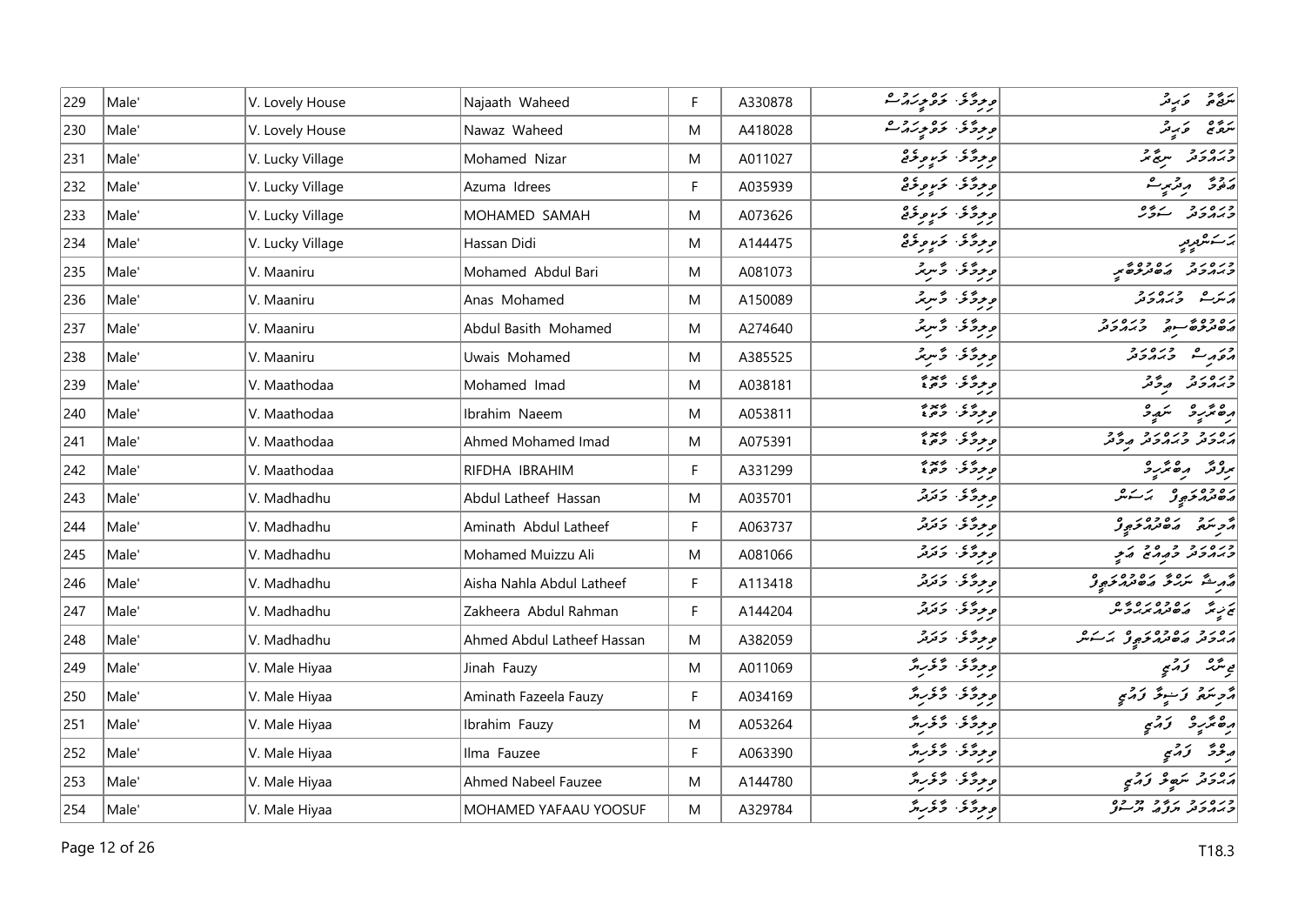| 255 | Male' | V. Mariyaaz House | Mariyam Riznee                   | F  | A131927 | و د د د . د بر و بر د . د .            | أو مربره مربح س                         |
|-----|-------|-------------------|----------------------------------|----|---------|----------------------------------------|-----------------------------------------|
| 256 | Male' | V. Mariyaaz House | Aminath Reena Mohamed<br>Rasheed | F. | A162808 | موۇكى ئەيرىزى ئەرم                     | י הודע בנסור הודע היינה                 |
| 257 | Male' | V. Mariyaaz House | Aishath Mohamed                  | F  | A218559 | د د د د .<br>  د بر د د بر پر بر بر ۱  | أشهر مده دره د و                        |
| 258 | Male' | V. Mifalhu        | Ahmed Niyaz                      | M  | A053007 | ووڈڈ وزُڈ                              | גם גד הבב                               |
| 259 | Male' | V. Mifalhu        | Mohamed Riyaz                    | M  | A075489 | وودٌ دُ وزَرْ                          | כנסנכ תוצים                             |
| 260 | Male' | V. Mifalhu        | RIFSHANA MOOSA                   | F  | A077997 | اودۇد دۆر                              | ىرۇشۇنىڭ جەڭ                            |
| 261 | Male' | V. Mifalhu        | Husna Moosa                      | F. | A098975 | وودٌ دُ وزَرْ                          | جراعا معن وحرام مع                      |
| 262 | Male' | V. Mifalhu        | Mariyam Riyasa                   | F. | A141700 | او ود د و د د د                        | د ۱۵ ده په مرکز ک                       |
| 263 | Male' | V. Mifalhu        | Ali Fahmy                        | M  | A298094 | و دۇ.<br>رىر دۇر                       | أة يحتمد ترترحي                         |
| 264 | Male' | V. Mifalhu        | Mohamed Anaan Niyaz              | M  | A332451 | وودٌ د ورَدْ                           | כנסגב גובס וקובר<br>בגובבת גוולית וקודש |
| 265 | Male' | V. Mihuda Manzil  | Aminath Suziyya                  | F  | A035546 | ودؤكى ورتروشيرو                        | أزويند فسنبوه ومحمد                     |
| 266 | Male' | V. Mihuda Manzil  | Fathimath Husna                  | F  | A035549 | ودؤكى ورتزوندرو                        | و ده ده ش                               |
| 267 | Male' | V. Mihuda Manzil  | Aishath Sausanee                 | F  | A035551 | ودؤكى ورتروشيرو                        | م شده ده کنید<br>اور شده سده ک          |
| 268 | Male' | V. Mihuda Manzil  | Ali Suzeel                       | M  | A039692 | وودَّ و رقيدة شهود                     | أەسم سىمبى ئى                           |
| 269 | Male' | V. Minvaru        | Zulmeen Abdul Hakeem             | M  | A035296 | وودٌ و سرور و                          |                                         |
| 270 | Male' | V. Minvaru        | Mariyam Shakeela                 | F  | A061891 | او دؤڈ ویڈو                            | دەرە شىرقە                              |
| 271 | Male' | V. Minvaru        | Zulmeena Abdul Hakeem            | F  | A154986 | وبودَّى وبثروثر                        | وه پر ده وه در و                        |
| 272 | Male' | V. Minvaru        | Aishath Zidhuna Zulham           | F  | A351519 | وودعى ويثقظه                           | وگرېشو <sub>کو</sub> ترنگر زور د        |
| 273 | Male' | V. Minvaru        | Aishath Zara Abdulla             | F  | A378024 | وودٌ و سرور و                          | مُ مشور بح مَ مَ صَحْرَ اللّه           |
| 274 | Male' | V. Minvaru        | Ibrahim Zahuran Abdulla          | M  | A378025 | أو ودعى ومرور                          | مصريح بمرترس مصرالله                    |
| 275 | Male' | V. Moodhufehi     | Mohamed Latheef                  | M  | A056690 | و د څو د د د وي ر                      | ورەر ئەۋ                                |
| 276 | Male' | V. Naabithumanzil | Jameela Hussain                  | F  | A063052 | و دۇ. سەۋەتسى د                        | ق ج ق - جر سكور شر                      |
| 277 | Male' | V. Naabithumanzil | Asma Naseer                      | F  | A063054 | ورۇكۇ شھۇدىمبر                         | أراء في الكرب وتر                       |
| 278 | Male' | V. Naabithumanzil | Husna Naseer                     | F  | A063055 | -<br>جرمرگز س <sub>گھ</sub> پر مربع گر | برك مكرسوبر                             |
| 279 | Male' | V. Naabithumanzil | Nabith Naseer                    | M  | A309665 | مودكت سم مودكتيني                      | لترجوهم الترسونر                        |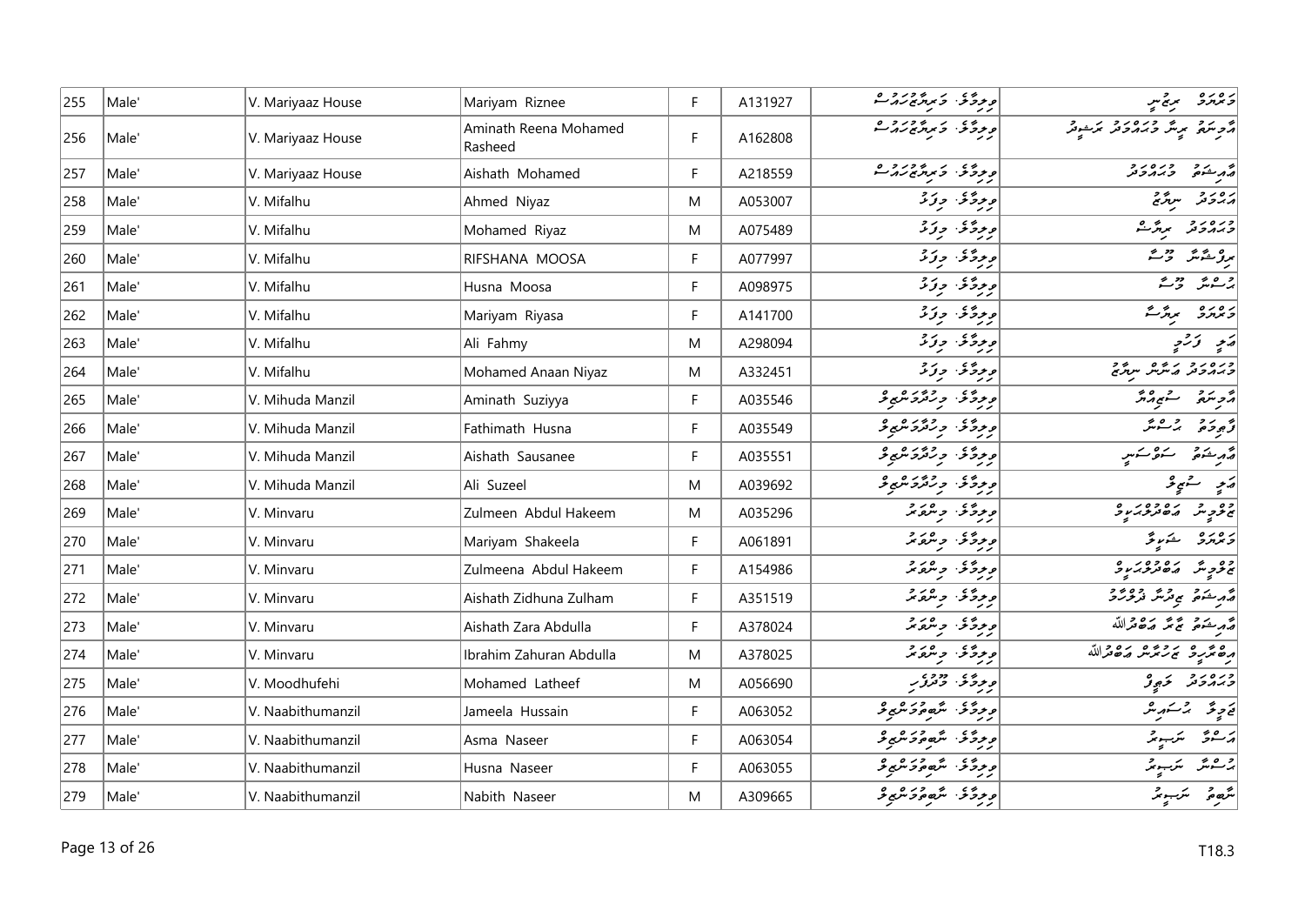| 280 | Male' | V. Naabithumanzil | Ali Shamin                   | M         | A329948 | و دۇكى شەھ دىكى د                        | ړې شره شر                               |
|-----|-------|-------------------|------------------------------|-----------|---------|------------------------------------------|-----------------------------------------|
| 281 | Male' | V. Naabithumanzil | Nasfa Naseer                 | F         | A350520 | وبرۇتۇ. سەھ دەر ھې ئ                     | يتراشق الترسية مر                       |
| 282 | Male' | V. Naabithumanzil | Saara Shareef                | F         | A372748 | ودۇڭ سەھ ئەسىر ئ                         | الشريق الشميروني<br>الشريق الشميروني    |
| 283 | Male' | V. Naabithumanzil | <b>Ahmed Sharoof Shareef</b> | M         | A388068 | و دوم گروه در مربو                       | رەر دەدە يەردە ئەير                     |
| 284 | Male' | V. Naseema Manzil | Naseema Ibrahim              | F         | A047960 | أوودة والترابية والمهود                  | ەرھەترىر <sup>ى</sup><br> سریسوژ<br> -- |
| 285 | Male' | V. Naseema Manzil | Mariyam Muna Moosa           | F         | A086704 | و دۇڭ سە پەۋەتمىي ۋ                      | رەرە دە س                               |
| 286 | Male' | V. Naseema Manzil | Aminath Azra Moosa           | F         | A086768 | وودد ترجز وترو                           | ה הב הבי ידי.<br>הביתם הנקיד ב          |
| 287 | Male' | V. Naseema Manzil | Yoosuf Nizam Moosa           | ${\sf M}$ | A086769 | وودد. سَرَ دِدْدَسْهِ د                  | وزيرو برنجرد وحمله                      |
| 288 | Male' | V. Naseema Manzil | Ali Asif Moosa               | ${\sf M}$ | A096140 | <i>و دۇ</i> ئى. ئىز يەۋە ئىر ئى          | أربح ومجسوفر حرمشة                      |
| 289 | Male' | V. Naseemee Hiya  | Fathimath Saeeda             | F         | A080413 | و دۇڭ ئىسورىد                            | أرتموخي ستهيقه                          |
| 290 | Male' | V. Naseemee Hiya  | Ibrahim Mohamed              | M         | A094835 | و دولو. مرجوبه؟                          | دە ئەرە دىرەرد                          |
| 291 | Male' | V. Naseemee Hiya  | Mohamed Rasheed              | M         | A101000 | ە يەۋڭ ئىر يەر بەر                       | ورەرو كەنبەتە                           |
| 292 | Male' | V. Naseemee Hiya  | Ahmed Rilwan                 | M         | A101001 | ە بەر ئىق سەسىرە بەر ئە                  | رەرد برىيەم<br>مەرىر برىنىمەش           |
| 293 | Male' | V. Naseemee Hiya  | Ibrahim Shaheen              | ${\sf M}$ | A162938 | ە يەۋڭ ئىر يەر بەر                       | ە ھەترىر <sup>ە</sup><br>ىشترىرىش       |
| 294 | Male' | V. Naseemee Hiya  | Vishah                       | M         | A351254 | ە يەۋكى سىسىرىدۇ.<br>مەركى               | موستشر                                  |
| 295 | Male' | V. Naseemee Hiya  | Hussain Visal                | M         | A366189 | ە يەۋڭ ئىر يەر بەر                       | جسكريش ويتوفر                           |
| 296 | Male' | V. Naseemee Hiya  | Ismail Vifaaq                | M         | A379416 | ە يەۋڭ ئىر يەر بەر                       | وستوصفح ورقو                            |
| 297 | Male' | V. Naurathan      | Hussain Gasim                | M         | A096054 | و د ځو. سمه بره ش                        | جر سكهر سكر ستح سبوقر                   |
| 298 | Male' | V. Neelia         | Khadeeja Ali Manik           | F         | A068229 | <i>و و دُ</i> ئر سرمه.<br>  تر بر شهر می | ذَمرِيَّ - مَا تَحْرَ الرَّسُ           |
| 299 | Male' | V. Neelia         | Hawwa Haulath                | F         | A109166 | و دِدَّدَ سردِهُ                         | رە بەدىر                                |
| 300 | Male' | V. New Flower     | Aminath Niuma                | F         | A062109 | و دۇ. سەزگۈە                             | הכיתה יינהל                             |
| 301 | Male' | V. New Flower     | Aisha Atheeka Ibrahim Naseer | F         | A064227 | وودٌ دَ. سِرْدْ دُءَ مَد                 | وكرمة كوه كالمعتبرة لترجد               |
| 302 | Male' | V. New Flower     | Fathina Ibrahim Naseer       | F         | A315247 | و د د د و و و و د به                     | قوم معانية مسبط                         |
| 303 | Male' | V. Noofah         | Faiza Moosa Fulhu            | F         | A073201 | و و د و دره                              | أوريح ومستور                            |
| 304 | Male' | V. Paris Lodge    | Ahmed Naseem                 | M         | A037716 | وتروش وبرياموه                           | أرور و مرسو                             |
| 305 | Male' | V. Raiyasurumaaqe | Ameena Dawood Ibrahim        | F         | A001430 | و وي ده د دوه د<br>و وگو بروه سورد د     | أرَوِ مَرْ مُرْمَدٌ مِنْ مُرْمِرٍ وَ    |
|     |       |                   |                              |           |         |                                          |                                         |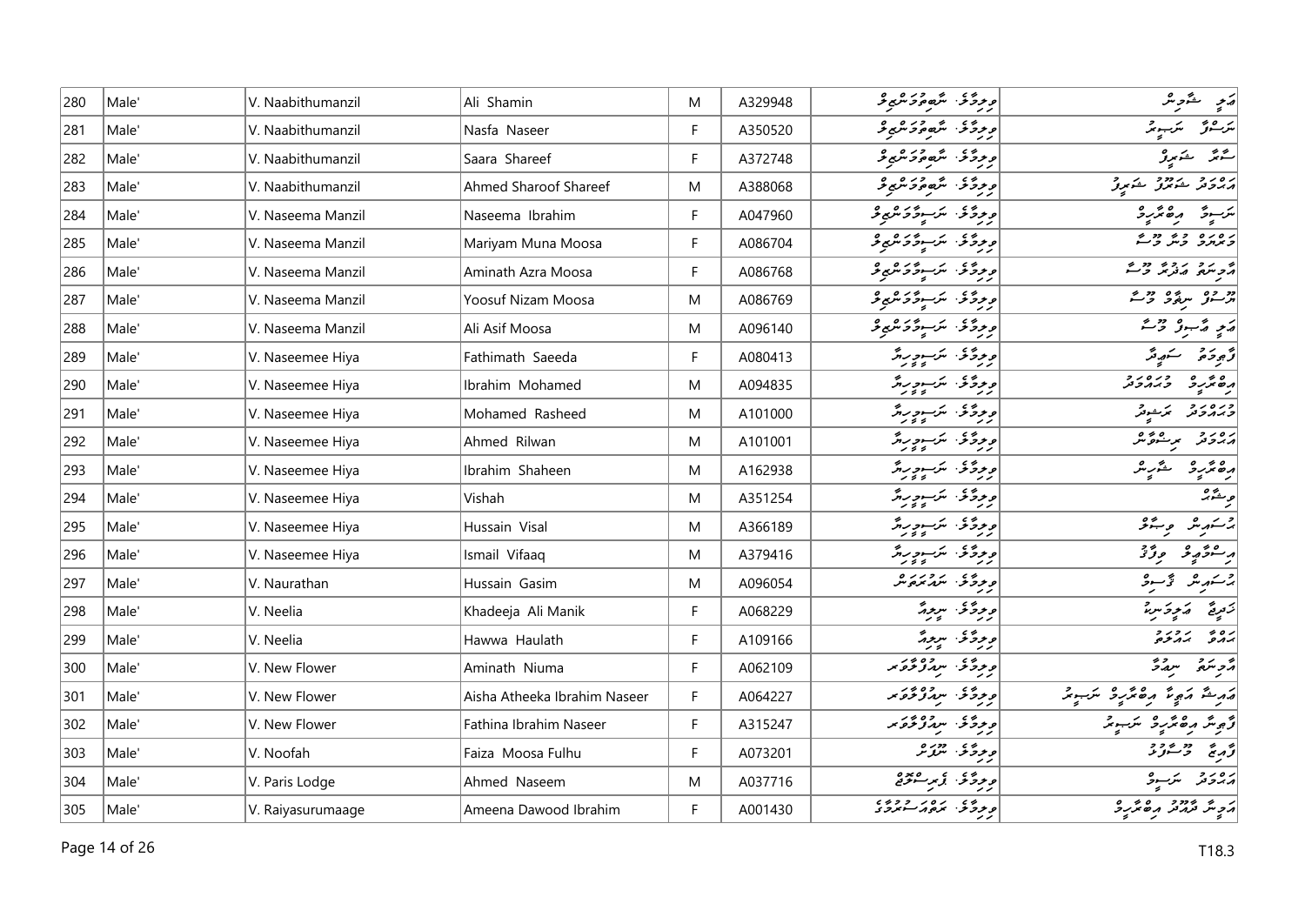| 306 | Male' | V. Randhi      | Mohamed Hunaif                  | M  | A023997 | و دیگر بر عرب                                                           | ورەرو ويمدۇ                                            |
|-----|-------|----------------|---------------------------------|----|---------|-------------------------------------------------------------------------|--------------------------------------------------------|
| 307 | Male' | V. Randhi      | Saira Ibrahim                   | E  | A130954 | مورد و سره مراسم العربي<br>  مراسم العربي                               | لشهر شهره وه تررد                                      |
| 308 | Male' | V. Randhi      | Adam Husam Hunaif               | M  | A161038 | <i>و د د څ</i> و سر مرمرمبر                                             | وره د ده د شهر                                         |
| 309 | Male' | V. Randhi      | Ahmed Hameez Hunaif             | M  | A167164 | وودَّ وَ بَرَسْمَ إِ                                                    | גפצת גבָר ג'יתוך                                       |
| 310 | Male' | V. Randhi      | Aishath Samaha Hunaif           | F  | A167165 | وودَّ تَدَسْعِرِ                                                        | أورشن سنرو ومدو                                        |
| 311 | Male' | V. Ravana      | Abdul Gaffaru                   | M  | A044093 | وِ دِ دَّ دَ سَرَةٌ مَّرَ                                               | נסכם נפיכ<br>השיני ההנינ                               |
| 312 | Male' | V. Ravana      | Ali Raid Abdul Gafoor           | M  | A282537 | و د د د . نده تر                                                        | كم محمد تر مصر دور دور                                 |
| 313 | Male' | V. Rihifaru    | Ali Aboobakuru                  | M  | A049783 | و د د د کار او د کار ماله استادار می<br>  ایران کار استادار میکند که می | 77777                                                  |
| 314 | Male' | V. Rihimedhu   | Abdul Fathah Ahmed              | M  | A012716 | و د د د .<br>  د ر د د  سر د د .                                        | ره وه ره ده مدر در د<br>پرهنرمونو پر پر پر در          |
| 315 | Male' | V. Rihimedhu   | Aishath Rishana                 | F  | A055824 | و دؤڈ پررونر                                                            | أقرم شكرة المحرسة مكر                                  |
| 316 | Male' | V. Rihimedhu   | Ahmed Ihusan                    | M  | A150456 | <i>و و د څ</i> و سر سر د ور                                             | رەرد رومۇش                                             |
| 317 | Male' | V. Rihimedhu   | Ali Amaan Abdul Fathah Ahmed    | M  | A383462 | و و د گور، سر ر د و د                                                   | ן גורים גם בסגם כם גם ב<br>הוב הכית השתתנהפה ההכת      |
| 318 | Male' | V. Roahiri     | Ismail Faiz                     | M  | A028028 | <i>و د د ؟</i><br>  ر بر ژوئه لنگر بر بر                                | و جۇمۇقى ئۇرغ                                          |
| 319 | Male' | V. Saara Villa | Abdul Ganee Hassan              | M  | A028114 | ورۇبۇ. شۇرۇ                                                             | رە دەرسە كەسكىر                                        |
| 320 | Male' | V. Saara Villa | Saara Adam                      | F  | A039477 | وبورمحو سنتقرونقر                                                       | شتر پڑو                                                |
| 321 | Male' | V. Saara Villa | Aminath Shalveena               | F  | A041210 | <sub>ع</sub> ودٌ دُ. سُنْتُهُ دُ                                        | أأدح سكرة والمشوقي متكر                                |
| 322 | Male' | V. Saara Villa | <b>MARIYAM MANIKE</b>           | F. | A041211 | <sub>عب</sub> عرى مُحَمَّد مُحَمَّد مِنَّقَد                            | دەرە دىرە                                              |
| 323 | Male' | V. Saara Villa | Aishath Shazleena               | F  | A041212 | مِعِرْدَ وَ سُنَمَرِهِ وَ                                               | و مشرد مشرکو پیش                                       |
| 324 | Male' | V. Saara Villa | FATHIMATH JEEZA                 | F  | A041223 | مورد كو سۇ ئۇرۇ قى                                                      | وٌمِ رَمْ وَ مِيَّ                                     |
| 325 | Male' | V. Saara Villa | Aminath Shifa                   | E  | A041224 | ووژڈ سُمَعْ وِژَ                                                        | أأترسكه<br>شعوش                                        |
| 326 | Male' | V. Saara Villa | Aishath Jeeza                   | F  | A078362 | ووژڈ سُمَعْ وِدَّ                                                       | وٌ مرشوش و مح حج                                       |
| 327 | Male' | V. Saara Villa | Mariyam Naazneen                | F  | A102747 | ووژڈ سُمَعْ وِژَ                                                        | ر <i>ور و</i> شيم سر مر                                |
| 328 | Male' | V. Saara Villa | Mohamed Usam                    | M  | A167029 | أو ورمحو بمستقر و محر                                                   | ورەر د دەۋ                                             |
| 329 | Male' | V. Saara Villa | Ahmed Husham                    | M  | A349327 | <sub>و پر</sub> وژ. س <sup>ی</sup> متروژ                                | رەرد جەمھ                                              |
| 330 | Male' | V. Saara Villa | Hamdhoona Abdul Ganee<br>Hassan | F  | A368553 | <sub>و پر</sub> وځ. شمره وگر                                            | ره دور در در ودر سر برگرگر<br>بروترس ماه تروگرس برگرگر |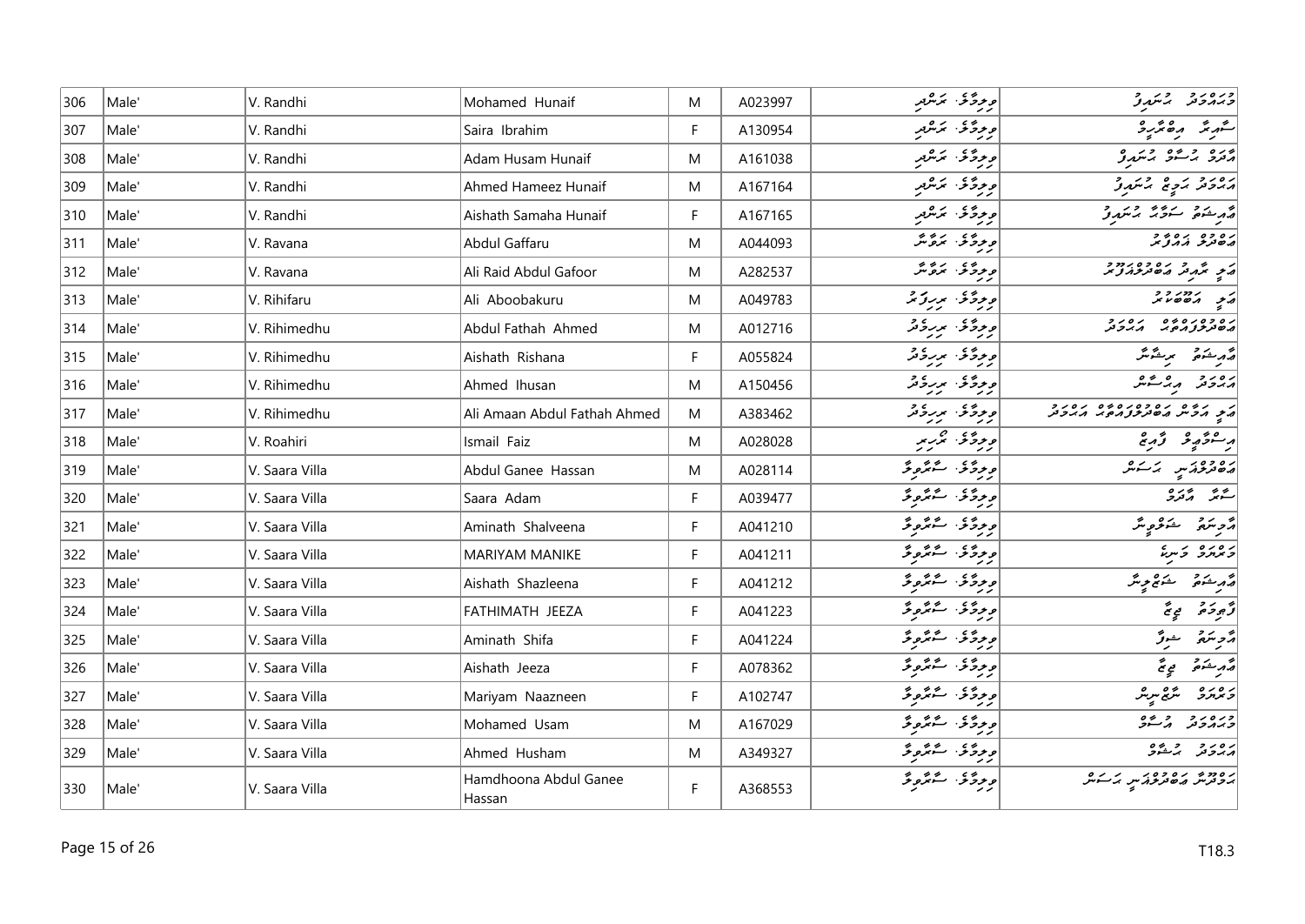| 331 | Male' | V. Saara Villa | Ibrahim Nisham         | M         | A413825 | ە دۇنۇ ، سەنۇە ئ                                                      | سرشگرو<br>ە ھەترىر 2<br>س                                                                                               |
|-----|-------|----------------|------------------------|-----------|---------|-----------------------------------------------------------------------|-------------------------------------------------------------------------------------------------------------------------|
| 332 | Male' | V. Sailfis     | Ahmed Shareef          | ${\sf M}$ | A027068 | دیره همه دی در معرفت استان<br>  دیره در معرف در معرف                  | پرەرو شەرو                                                                                                              |
| 333 | Male' | V. Sailfis     | Ibrahim Yamin          | M         | A050345 | و دې. ، مه دوت                                                        | ېژ <sub>ىچ</sub> بىر<br>ە ھەترىر <sup>ە</sup>                                                                           |
| 334 | Male' | V. Sailfis     | Aminath Liusha         | F         | A063203 | <sub>و پر</sub> وی عبر ورت                                            | أأزجر سترام والمرامثة                                                                                                   |
| 335 | Male' | V. Sailfis     | Mariyam Shifna         | F         | A063204 | وود د مهرور م                                                         | دەرە ھۆش                                                                                                                |
| 336 | Male' | V. Sailfis     | Hassan Ahmed           | M         | A078232 | ە دۇئى سىردىرىشى                                                      | يز کشش امرچ ور                                                                                                          |
| 337 | Male' | V. Sailfis     | Yusra Shareef          | F         | A085602 | وود د مهرور م                                                         | ا پرېشتو په مشمور د کال کې د مختلف د کال کې د کال کې د کال کې د کالو کالو کالو کالو کالو کالو کالو کړې کالو کړ<br>موسيق |
| 338 | Male' | V. Salsa       | Nasreena Ali           | F         | A062612 | ە دۇئى. سەۋىسە                                                        | سَرَسْہ سِرْس کو <sub>م</sub> َبِّع                                                                                     |
| 339 | Male' | V. Salsa       | Mohamed Rafeeu         | M         | A062613 | وېږگو، سکوسګه                                                         | כנפנב בנב                                                                                                               |
| 340 | Male' | V. Salsa       | Mariyam Shaila Rafeeu  | F         | A121448 | وېرگۇ، سەۋىگە                                                         | د پرټرو څرګړو ټرړو                                                                                                      |
| 341 | Male' | V. Salsa       | Ahmed Shamin Rafeeu    | M         | A124162 | مودم دي سنڌي م                                                        | أرورة الشرار المرواة                                                                                                    |
| 342 | Male' | V. Salsa       | Fathimath Shaya Rafeeu | F         | A132547 | <sub>قر</sub> ىرى ئەرگىسى<br> - ئەرگىسى ئىس                           | ژُودَهِ شَرَّ بَرَرٍ دُ                                                                                                 |
| 343 | Male' | V. Salsa       | Ismail Shahil Rafeeu   | M         | A133043 | ە دۇق سۇرىيە                                                          | ر جۇمپۇ ھەرۋ تروپ                                                                                                       |
| 344 | Male' | V. Salsa       | Aminath Shahaa Rafeeu  | F         | A341329 | اوېږدى. سوچينې                                                        | أأروسهم المشركة المرورة                                                                                                 |
| 345 | Male' | V. Small World | Moomina Ali            | F         | A010255 | و وي ده ۲۵۵۵<br>و وي د سرو وي                                         | دو پر ړیږ                                                                                                               |
| 346 | Male' | V. Small World | Ahmed Badeeu           | ${\sf M}$ | A022521 | <i>ج د څ</i> و موه ده ده<br>ج د څو مسود د د د                         | أرور و محمده                                                                                                            |
| 347 | Male' | V. Small World | Mariyam Shiuna         | F         | A066741 | ه ده ده ده ده ده<br>او درگر در سرد دو درو                             | رەرە شەرقە                                                                                                              |
| 348 | Male' | V. Small World | Aminath Dhahaau        | F         | A382084 | ه ۵ ه ۵ ه ه<br>سر <del>و و و و</del> و<br>ە يودگۇ.<br>رىر             | أأوسكم فرجم                                                                                                             |
| 349 | Male' | V. Small World | Easa Shaikhan Badeeu   | M         | A453890 | ه ۱ <i>۵۵۵ و ه</i><br>سر <del>و و</del> ونو و<br> ووڈڈ.<br>  <u>ب</u> | ړے خرگر ځېږ                                                                                                             |
| 350 | Male' | V. Sun Cloud   | Ibrahim Rasheed        | M         | A033851 | وودًى سەردە                                                           | رە ئرىر ئىن ئىشىر                                                                                                       |
| 351 | Male' | V. Sun Cloud   | Fathimath Reema        | F         | A065502 | ە يەتتى. ئەسرىر يەرە                                                  | وَجوحهِ بِرِدَّ                                                                                                         |
| 352 | Male' | V. Sun Cloud   | Mohamed Asif           | M         | A065763 | ە دۇنى سەس دەرە                                                       | ورەرو ئەببو                                                                                                             |
| 353 | Male' | V. Sun Cloud   | Sameera Aboobakuru     | F         | A113126 | ە دۇق. سەس دە دە                                                      | 77/77/7<br> سەرپە ئە                                                                                                    |
| 354 | Male' | V. Thaiz       | Mariyam Azura          | F         | A105626 | وودً و المجمد المع                                                    | גפגם גביב                                                                                                               |
| 355 | Male' | V. Thaiz       | Mohamed Riznee         | M         | A112414 | و دِ دُ دَ ۽ وُ دِ چ                                                  | و ره ر د<br><i>د ب</i> رگر تر<br>ىر چىلىر                                                                               |
| 356 | Male' | V. Thaiz       | Fathimath Rizna        | F         | A121060 | وود و و و                                                             | أراموخا مرتج مكر                                                                                                        |
|     |       |                |                        |           |         |                                                                       |                                                                                                                         |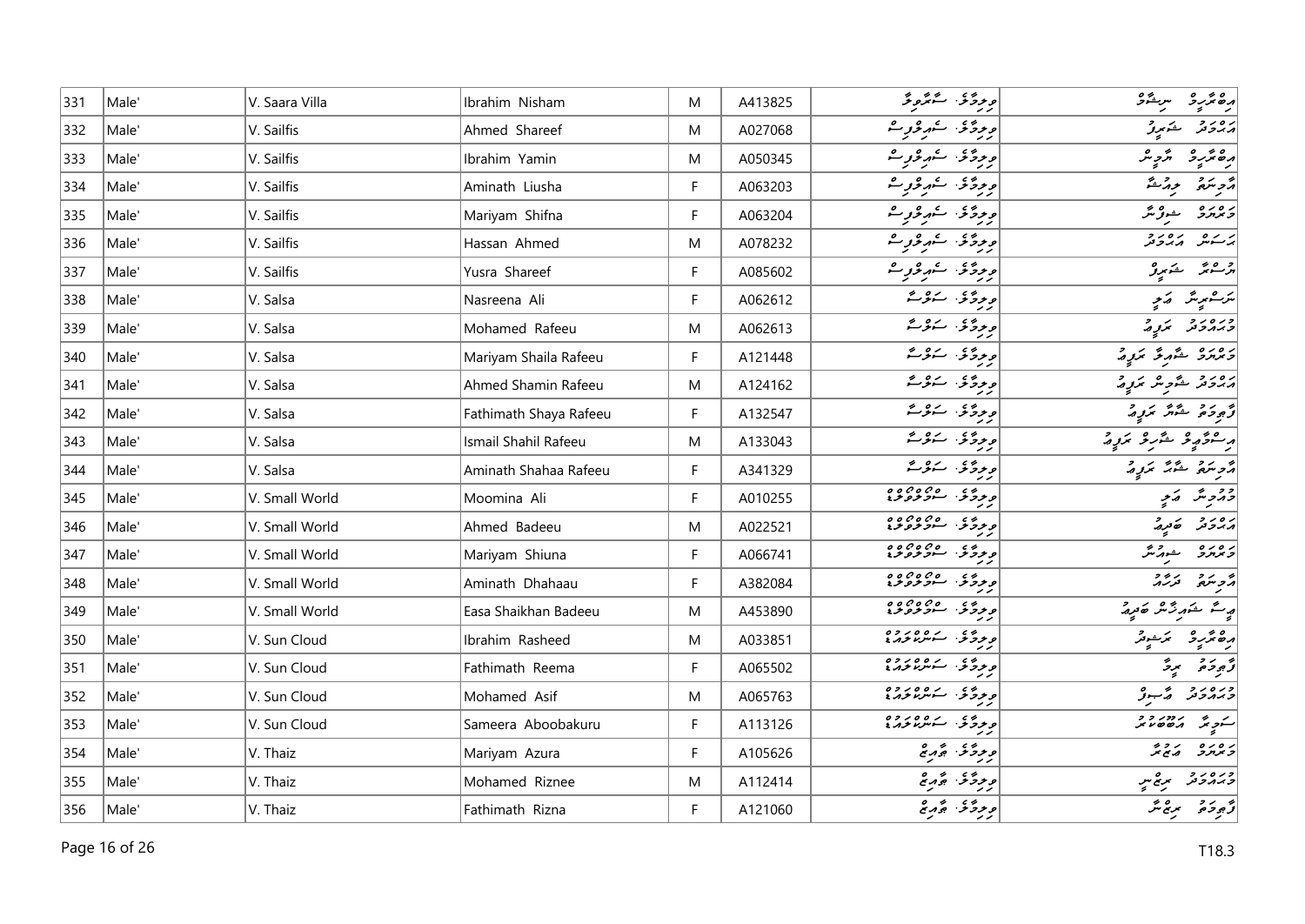| 357 | Male' | V. Thaiz        | Ahmed Rizmy            | M  | A158506 | <i>و د د څو</i> په مړينې                        | ترژد تر<br>ىرچ ج                 |
|-----|-------|-----------------|------------------------|----|---------|-------------------------------------------------|----------------------------------|
| 358 | Male' | V. Thaiz        | Ali Rizve              | M  | A350730 | و د د د . و و ه                                 | أوسمج مرجيح محيا                 |
| 359 | Male' | V. Thuvaalu     | Fathimath Hussain      | F  | A034573 | و د ژو و د و د                                  | ىر ئەسەمبەر<br>و مر د<br>ترجو حو |
| 360 | Male' | V. Tim          | Ibrahim Manik          | M  | A011075 | او دِدَّ دَ ہو                                  |                                  |
| 361 | Male' | V. Tim          | Mohamed Ibrahim Manik  | M  | A011428 | و دِ دَ دَ . ہِ دِ                              | כנסגב תפתנבציתי                  |
| 362 | Male' | V. Tim          | Nafeesa Moosa          | F  | A037106 | و دِ دَ دَ و د                                  | بتربر بيح حق                     |
| 363 | Male' | V. Urujoon      | Hassan Kamil           | M  | A061164 | <i>و د د به</i><br>و د د که د بر د س            | ير سند شي شريحه                  |
| 364 | Male' | V. Urujoon      | Sadhana Hassan         | F  | A128191 | و و و څو .<br>د و وگو . او برخ س                | سەقرىتر برسىر                    |
| 365 | Male' | V. Urujoon      | Mariyam Shinaza Hassan | F. | A152333 | پر پر پر پر پر پر پر پر پر پر پر                | دەرو ھەش كەسكىر                  |
| 366 | Male' | V. Urujoon      | Ibrahim Shimau Hassan  | M  | A356715 | <i>و د څ</i> و مه بره مر                        | رە ئەر ئىشىر ئەسىر ئەسىر         |
| 367 | Male' | V. Urujoon      | Mohamed Shinaaz Hassan | M  | A403165 | د د ځو ده ده ده م                               | ورەرو جەنگى ئەسەس                |
| 368 | Male' | V. Valla        | Mohamed Ali Manik      | M  | A022538 | <i>و د د د .</i><br>  د بر د . و د د            | בגמכני הבביתי                    |
| 369 | Male' | V. Valla        | Zulfa Ali              | F  | A042575 | موڈ ٹی کی میں<br>  موڈ ٹی کی میٹ                | لتحرق كمنع                       |
| 370 | Male' | V. Valla        | AHMED ALI MANIK        | M  | A048657 | ووڈڈ وروز                                       | גם גב הבכתי                      |
| 371 | Male' | V. Valla        | Waheeda Ali            | F  | A063168 | ە پەرتى ئەدى                                    | ءَبہِ پَر سَمِ                   |
| 372 | Male' | V. Vasmeerufiya | Muhammad Visham        | M  | A001409 |                                                 | ورەرو ھەم                        |
| 373 | Male' | V. Vasmeerufiya | Ismail Nisham          | M  | A001570 | <sub>و ب</sub> ودځو، بر س <sup>م</sup> و برو بر | ر جۇرگى سىشگ                     |
| 374 | Male' | V. Vasmeerufiya | Ibrahim Rasheed        | M  | A022361 | و د د د ، پر شو برو تر                          | ەھترىر <sup>ى</sup> ترىشوتر      |
| 375 | Male' | V. Vasmeerufiya | Ahmed Usham            | M  | A065680 | وودٌ دُ وَسْقَوٍ بِرُوجَر                       | رەرد دىئۇ                        |
| 376 | Male' | V. Vasmeerufiya | Adam Rakheem           | M  | A065732 | أوودة كالمستوردة                                | ړوو ټرنې                         |
| 377 | Male' | V. Vasmeerufiya | Wafiyya Hussain        | F  | A065733 | <i>و دؤ</i> کھ کا شہر پرویز                     | تورمه برسمه                      |
| 378 | Male' | V. Vasmeerufiya | Ali Ruham              | M  | A065734 | و دِدَّدَ وَڪْرِ بُرُو پَرَ                     | $rac{1}{2}$                      |
| 379 | Male' | V. Vasmeerufiya | Fathimath Wasaamath    | F  | A148617 | و د د د .<br>  د بر د د . و سو برو بر           | و ده د دره د                     |
| 380 | Male' | V. Veronica     | Ahmed Athif            | M  | A000597 | و ودگر و ترسمه                                  | גפיג ביתר                        |
| 381 | Male' | V. Veronica     | Aishath Shafia         | F. | A055136 | وود و و و مرسر                                  | ړې شکمې ستروړ                    |
| 382 | Male' | V. Veronica     | Khadeeja Shadiya Adam  | F  | A061227 | مودوعة من من من من<br>  مرير من من من من من     | ژمرِیَّ شَہْرِ بَرِ آر زر و      |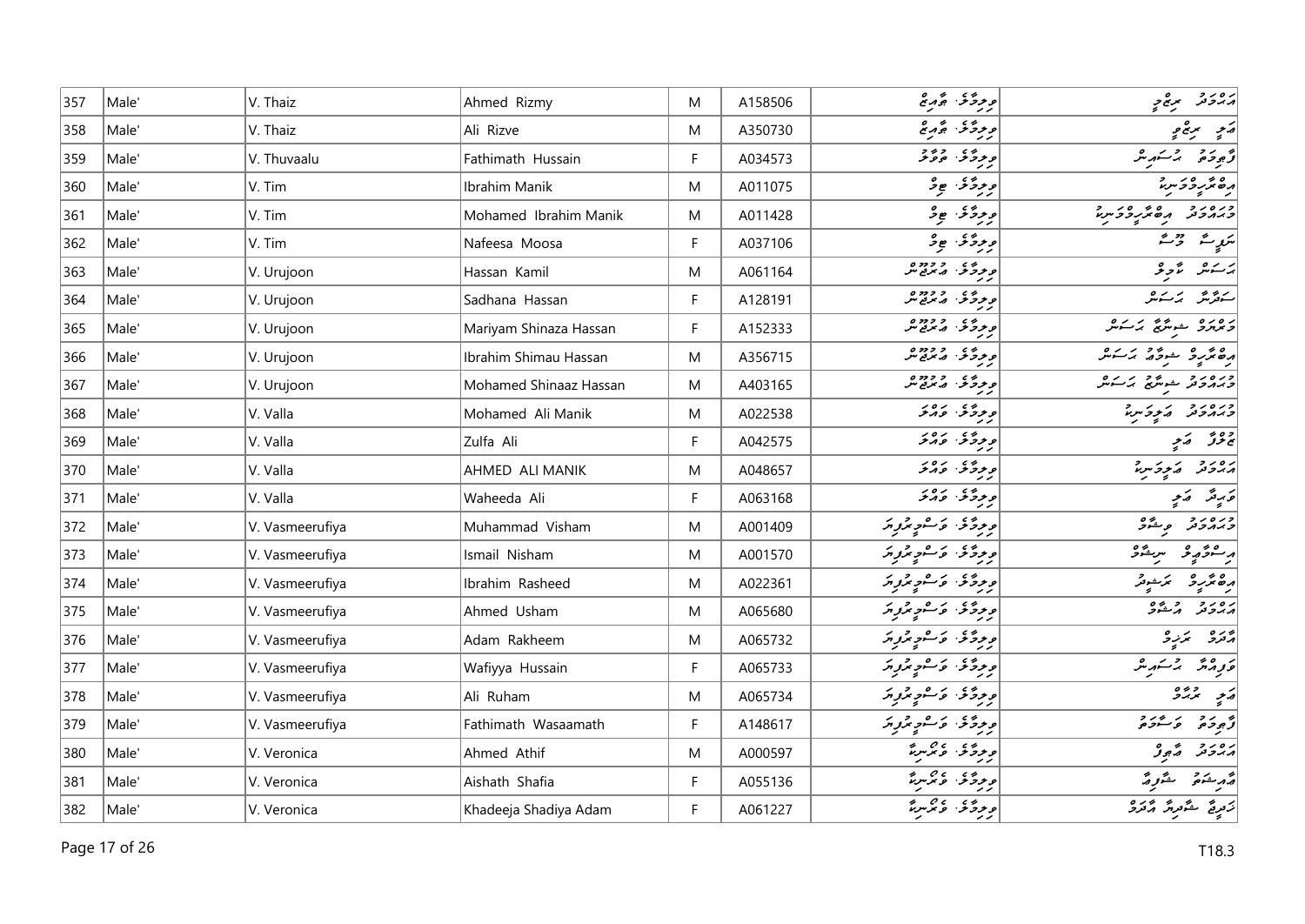| 383 | Male' | V. Veronica     | Mariyam Shifana         | $\mathsf F$ | A063967 | ویردٌ دَ کا کار کا                                   | ىشى <i>رۇنى</i> گە<br>ر ہ ر ہ                        |
|-----|-------|-----------------|-------------------------|-------------|---------|------------------------------------------------------|------------------------------------------------------|
| 384 | Male' | V. Veronica     | Haleemath Nadhira       | $\mathsf F$ | A103766 | وبرؤى ومحرسة                                         | ړَېږِدَهِ گرېرگ                                      |
| 385 | Male' | V. Veronica     | Hawwa Nashidha          | F           | A149590 | و د د ځې په مورثه<br>  ر بر د غو مورثه               | رە پە<br>بەدە                                        |
| 386 | Male' | V. Veronica     | Aminath Nirasa          | F.          | A149676 | و د ځو غو موسره                                      | سرپڑتے<br>أرمره                                      |
| 387 | Male' | V. Veronica     | Ismail Asif             | M           | A166908 | و و د د ه ع ه مر د د ا                               | رەشۇر قەسىر<br>رىستۇر قاسىر                          |
| 388 | Male' | V. Veronica     | Aminath Zuhaira         | F           | A319674 | وتروش وحرمرة                                         |                                                      |
| 389 | Male' | V. Veronica     | Fathmath Nadha          | $\mathsf F$ | A334039 | وودو وعميرة                                          | وَّجِرْحَمَّ سَرَمَّرُ                               |
| 390 | Male' | V. Veronica     | Mohamed Najaah          | M           | A336045 | و د د د                                              | ورەرو رود<br><i>ورم</i> درىر سرچ                     |
| 391 | Male' | V. Veronica     | Hassan Nabaah           | M           | A345793 | أو و و و و و و و د بررا<br>مرد و د المسترد و بر ديرا | يركسكون التركاح                                      |
| 392 | Male' | V. Veronica     | Adam Naaih Ahmed        | M           | A363659 | و د د د و ماه مرسمه                                  | ورو شر د درور                                        |
| 393 | Male' | V. Vilihiyaa    | Adam Latheef            | M           | A011238 | <i>و و ڈی و ور پڑ</i>                                | أرتمرد كالمحاجج تو                                   |
| 394 | Male' | V. Vilihiyaa    | Mariyam Rimsha Latheef  | F           | A063212 | <sub>عرفر</sub> وسی مورید<br>  عرفروسی مورید         | כמתכ תכיל בתל                                        |
| 395 | Male' | V. Vilihiyaa    | Aishath Raishan Latheef | F           | A148970 | <sub>و و</sub> وځو ، و درهٔ                          |                                                      |
| 396 | Male' | V. Wafaa        | Ahmed Saleem            | M           | A071779 | ە يەر ئەقتى بىر ئەرگە<br>ئەرىر ئىقتى ئىقتى           |                                                      |
| 397 | Male' | V. Wafaa        | Naseema                 | F.          | A098282 | ە دۇڭ ئۇ                                             | ىئەسىزىر<br>س                                        |
| 398 | Male' | V. Wafaa        | Aminath Hisma           | F           | A102941 | ومودٌ ذَرٌ وَرٌ                                      |                                                      |
| 399 | Male' | V. Wafaa        | Ali Imdhaadh            | M           | A166371 | وودٌ ڈ وَرَّ                                         | ە ئەھمەدە                                            |
| 400 | Male' | V. Wafaa        | Fathimath Nizma         | F           | A255689 | <sub>عرم</sub> ورمئز وژ                              |                                                      |
| 401 | Male' | V. Wafaa        | Hishma Ahmed            | F           | A331414 | <sub>عر</sub> ىژى ئۇ                                 | رشۇ ئە<br>بر ٥ پر و<br>م <i>ر</i> بر <del>و</del> تر |
| 402 | Male' | V. Wafaa        | Mariyam Nishama         | F.          | A331417 | <i>و ودٌ</i> ذَرٌ قُ                                 | ر ه بر ه<br><del>د</del> بربرگر<br>سرىشگەگ           |
| 403 | Male' | V. Wafaa        | Aminath Sama            | F           | A344632 | ە يەر ئەقتى بىر ئەرگە<br>ئەرىر ئىقتى ئىقتى           | ۇ يەنتى كەن                                          |
| 404 | Male' | V. Wafaa        | Aishath Nilma           | $\mathsf F$ | A344633 | ە دۇڭ ئۇ                                             | وكرمشكم الرائدة                                      |
| 405 | Male' | V. Wafaa        | Ibrahim Aneez           | M           | A349507 | وودٌ دُ وَرَّ                                        |                                                      |
| 406 | Male' | V. Wafaa        | Hassan Irufah           | M           | A361542 | <i>و د</i> ۇنۇ ، ئۇگ                                 | يركبش متعرفر                                         |
| 407 | Male' | V. Wafaa        | Hawwa Shaama Ahmed      | F.          | A381594 | و و د د د د د                                        | رەپ شەم رەرد                                         |
| 408 | Male' | V. Weather line | Bishara Abdul Wahhab    | F           | A121200 | مورد محمد معرض محمد بر<br>  مورد محمد محمد محمد بر   | ه شور ده ده ده دو<br>ه شور ماه ترمود ره              |
|     |       |                 |                         |             |         |                                                      |                                                      |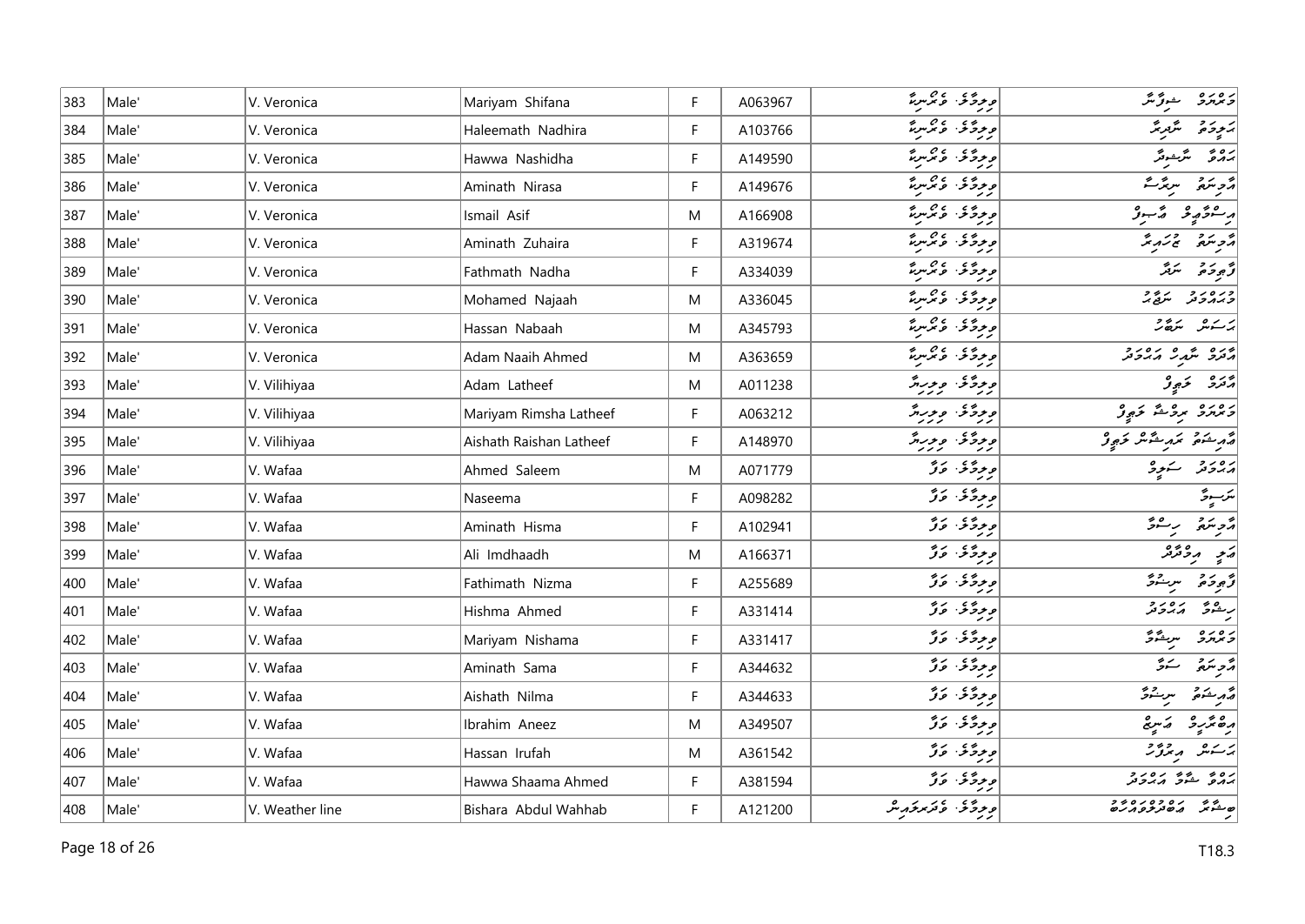| 409           | Male'        | V. Weather line | Aminath Ashfa               | F  | A157523 | <i>و ودٌ تَنْ و فريرتَ م</i> ش                    | أورستهم أوسفوتي                                             |
|---------------|--------------|-----------------|-----------------------------|----|---------|---------------------------------------------------|-------------------------------------------------------------|
| 410           | Male'        | V. Weather line | Aishath Isfa                | F  | A368667 | د د د د . و د د د . د                             | أقدم شدة وسنوتر                                             |
| 411           | Male'        | V. Wising Heart | Rahmathullah Abdul Faththah | M  | A033964 | <sub>ع</sub> رونځو· او سه شروع کړه <mark>(</mark> | ر ٥ د ٥ د ٥ د ٥<br>پره تر تر تر مي<br>بره برح اللّه         |
| 412           | Male'        | V. Wising Heart | Aminath Madheeha            | F. | A064086 | و د د گو. پ و سه مثر ربح                          | أثر والترة وتحدثه                                           |
| $ 413\rangle$ | Male'        | V. Wising Heart | Nasrullah Abdul Fathah      | M  | A130622 | <sub>ح</sub> رمۇش ھەسىھى ئەھ<br>- -               | ر ه د ه د ه د ه<br>پره تر تر تر مر<br>بتربه بحرالله         |
| 414           | Male'        | V. Wising Heart | Fathuhulla Abdul Fathah     | M  | A150670 | د د د گو. پ د سر مثر د ه                          | ر ه و ه ر ه د و<br>پرې تر <del>تر</del> تر م<br>ترح تر الله |
| 415           | <i>Male'</i> | V. Wising Heart | Rishma Abdul Hadhee         | F. | A347017 | و د د کې و سر شري                                 | ر ٥ ۶ ٥ ٥ ٠<br>در ۵ تر تر تر<br>  برشوش                     |
| 416           | Male'        | V. Zileenaa     | Shareefa Mohamed            | F  | A011304 | ووژڈ ، ویژ                                        | و ره ر د<br>تر پروتر<br> شەمبرۇ                             |
| 417           | <i>Male'</i> | V. Zileenaa     | Aminath Sahla               | F  | A069848 | ودِدَّدَ ہوپڈ                                     | ړ د سره<br>سەرىخە                                           |
| 418           | Male'        | V. Zileenaa     | Nazla Mohamed               | F  | A230929 | ودۇڭ ، يوپىژ                                      | ىئەچ ئۇ<br>و رە ر د<br>تر پروتر                             |
| 419           | Male'        | V. Zileenaa     | Ali Junadh                  | M  | A346580 | ووژڈ پویڈ                                         | أەكىم ئىستىقر                                               |
| 420           | Male'        | V. Zileenaa     | Ismail Inaadh               | M  | A348410 | ووژڈ ، ویٹر                                       | مەشتۇم بى<br>ىر سرٌوتر                                      |
| 421           | Male'        | V. Zileenaa     | Nuzuha Mohamed              | F  | A368099 | ودِدُّدُ کورِیڈ                                   | یره و.<br>سرچ ر<br>و رە ر د<br><i>د بە</i> پەر              |
| 422           | Male'        | V. Zileenaa     | Hassan Nihaadh              | M  | A380732 | ووژڈ ہو پڑ                                        | سررگتر<br> پرسەمىر                                          |
| 423           | Male'        | V. Zileenaa     | Fathimath Sama              | F  | A380733 | اودۇ ئۇ ، بې دېگر                                 | رٌ ۾ رَ مُ<br>سەۋ                                           |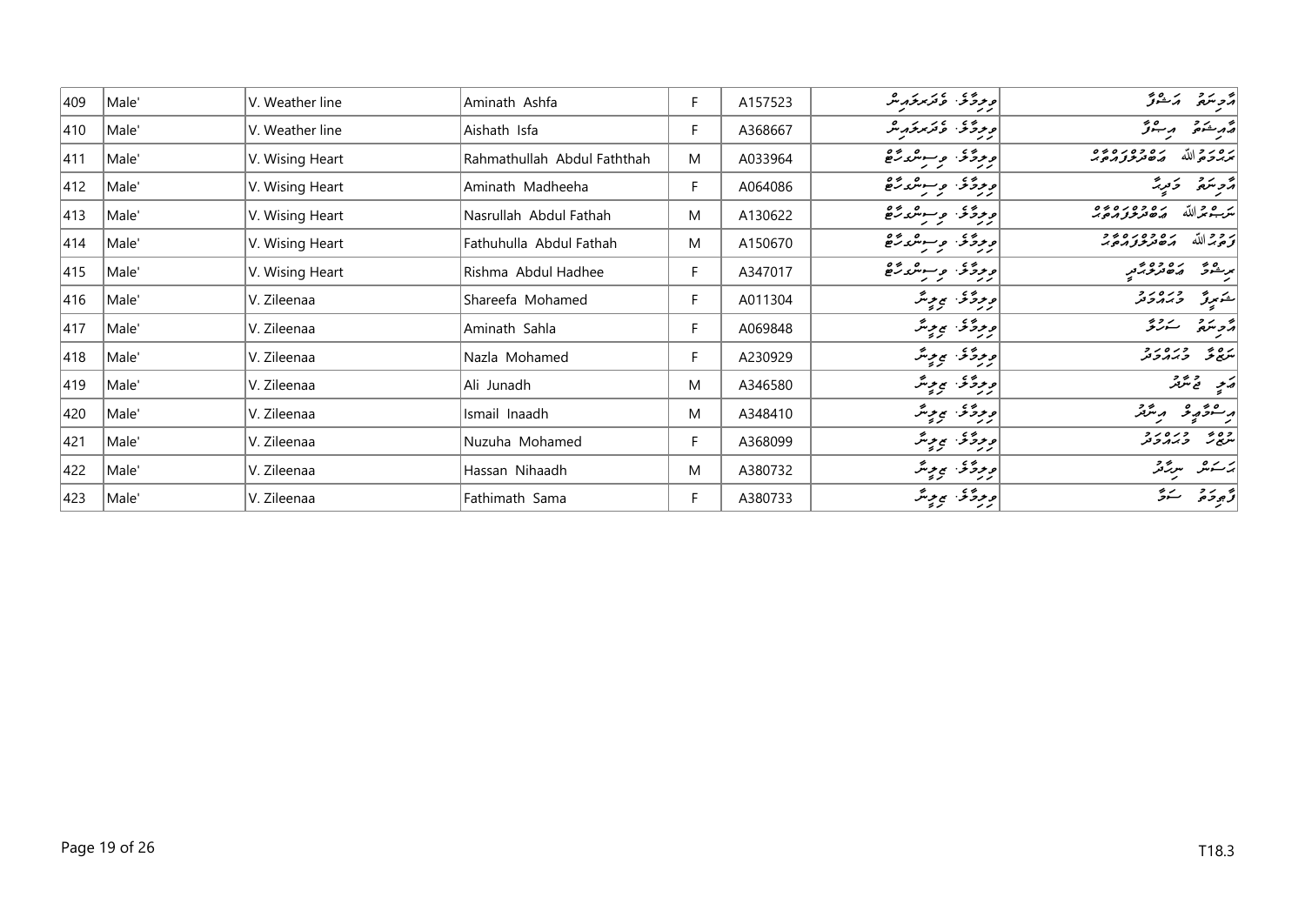## *w7qAn8m? sCw7mRo>u; wEw7mRw;sBo<*

| ' مرمر | 'يئرىثر: |
|--------|----------|
|        |          |
|        |          |
|        |          |

## *w7q9r@w7m> sCw7qHtFoFw7s; mAm=q7 w7qHtFoFw7s;*

| يئرمىش: | $^{\circ}$<br>. سر سر<br>$\cdot$ | $\circ$ $\sim$<br>-- | يئرمثر |
|---------|----------------------------------|----------------------|--------|
|         |                                  |                      |        |
|         |                                  |                      |        |
|         |                                  |                      |        |

| $\frac{2}{n}$ | $\overline{\phantom{a}}$ | اير هنه. | $\mathcal{O} \times$<br>سرسر |
|---------------|--------------------------|----------|------------------------------|
|               |                          |          |                              |
|               |                          |          |                              |
|               |                          |          |                              |

| ' ئىرتىر: | سر سر |  |
|-----------|-------|--|
|           |       |  |
|           |       |  |
|           |       |  |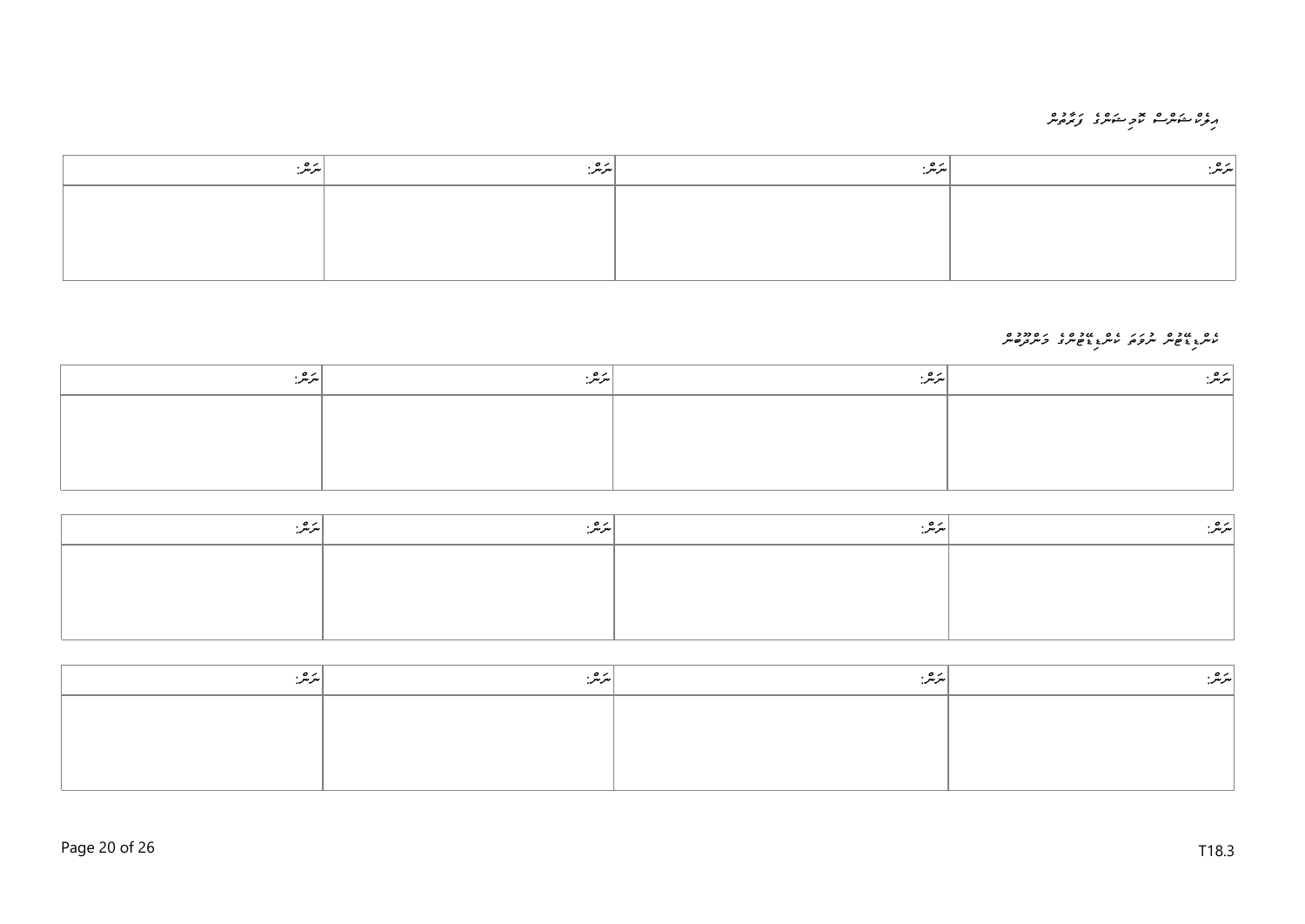| يزهر | $^{\circ}$ | ىئرىتر: |  |
|------|------------|---------|--|
|      |            |         |  |
|      |            |         |  |
|      |            |         |  |

| متريثر به | 。<br>'سرسر'۔ | يتزيترا | سرسر |
|-----------|--------------|---------|------|
|           |              |         |      |
|           |              |         |      |
|           |              |         |      |

| ىر تە | $\sim$ | ا بر هر: | $^{\circ}$<br>' سرسر. |
|-------|--------|----------|-----------------------|
|       |        |          |                       |
|       |        |          |                       |
|       |        |          |                       |

| 。<br>مرس. | $\overline{\phantom{a}}$<br>مر سر | ىرىر |
|-----------|-----------------------------------|------|
|           |                                   |      |
|           |                                   |      |
|           |                                   |      |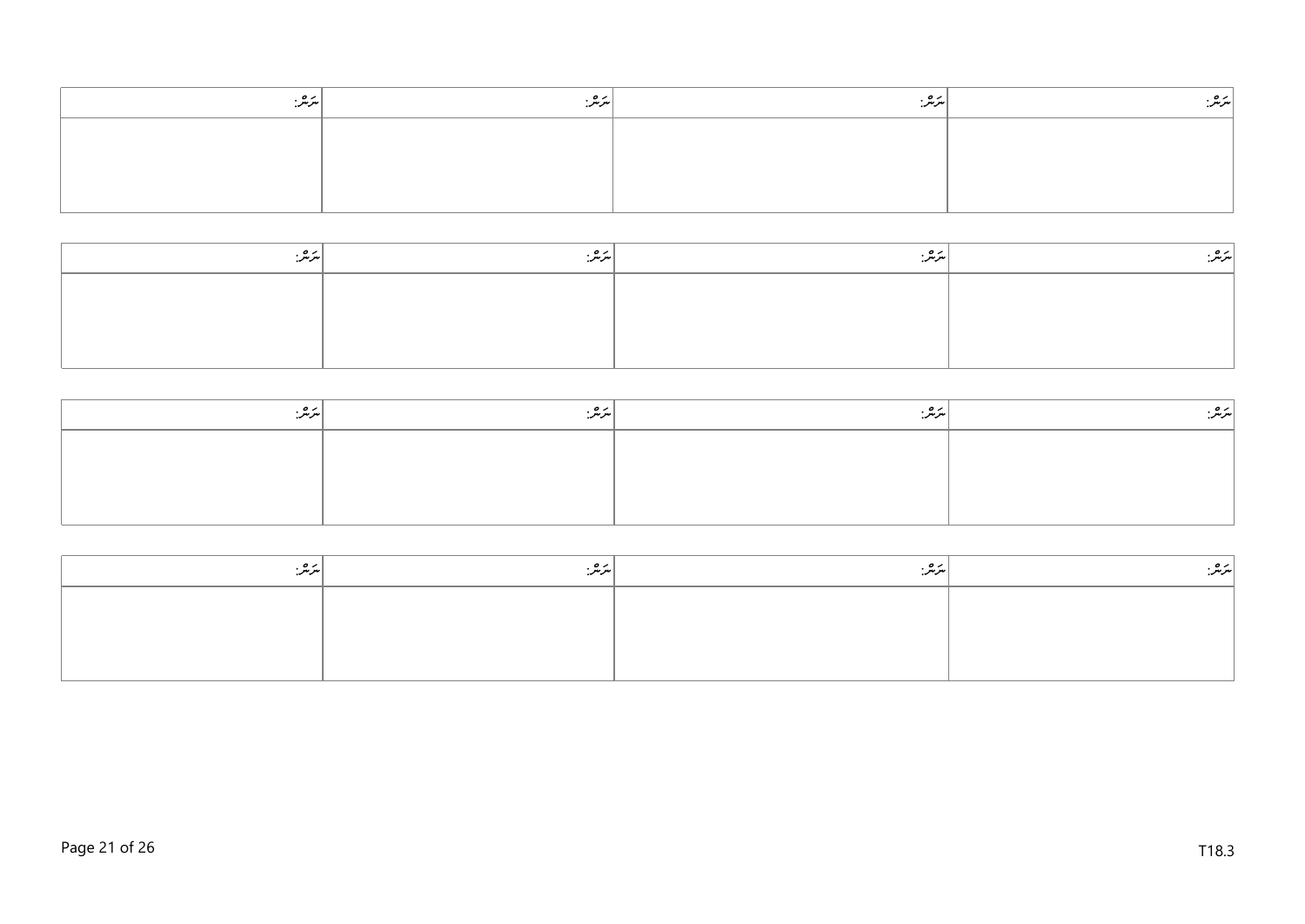| ير هو . | $\overline{\phantom{a}}$ | يرمر | اير هنه. |
|---------|--------------------------|------|----------|
|         |                          |      |          |
|         |                          |      |          |
|         |                          |      |          |

| ىر تىر: | $\circ$ $\sim$<br>" سرسر . | يبرحه | o . |
|---------|----------------------------|-------|-----|
|         |                            |       |     |
|         |                            |       |     |
|         |                            |       |     |

| كترنثر: | 。 | 。<br>سمرسمد. | o <i>~</i> |
|---------|---|--------------|------------|
|         |   |              |            |
|         |   |              |            |
|         |   |              |            |

|  | . ه |
|--|-----|
|  |     |
|  |     |
|  |     |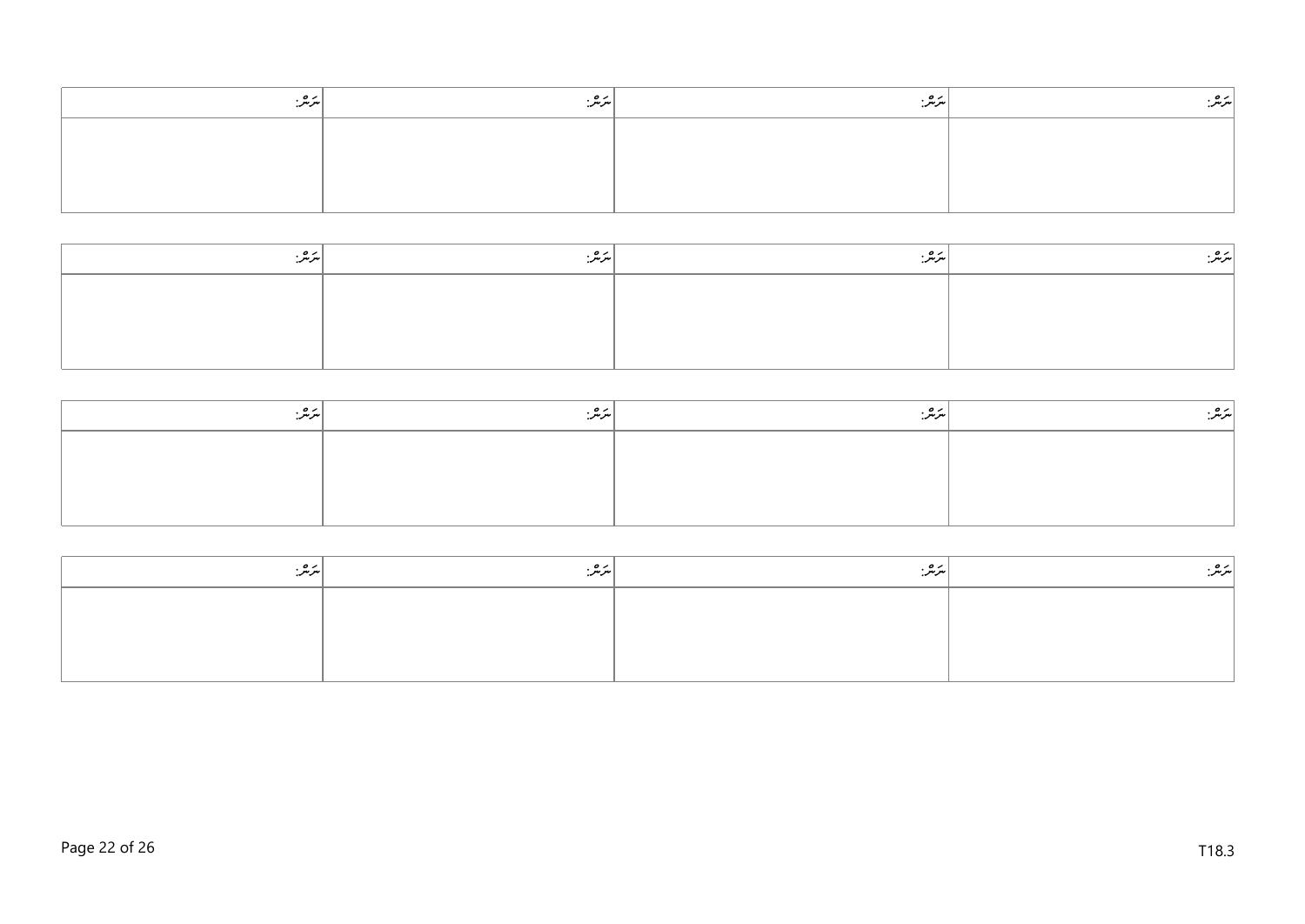| ير هو . | $\overline{\phantom{a}}$ | يرمر | اير هنه. |
|---------|--------------------------|------|----------|
|         |                          |      |          |
|         |                          |      |          |
|         |                          |      |          |

| ئىرتىر: | $\sim$<br>ا سرسر . | يئرمثر | o . |
|---------|--------------------|--------|-----|
|         |                    |        |     |
|         |                    |        |     |
|         |                    |        |     |

| 'تترنثر: | 。<br>,,,, |  |
|----------|-----------|--|
|          |           |  |
|          |           |  |
|          |           |  |

|  | . ه |
|--|-----|
|  |     |
|  |     |
|  |     |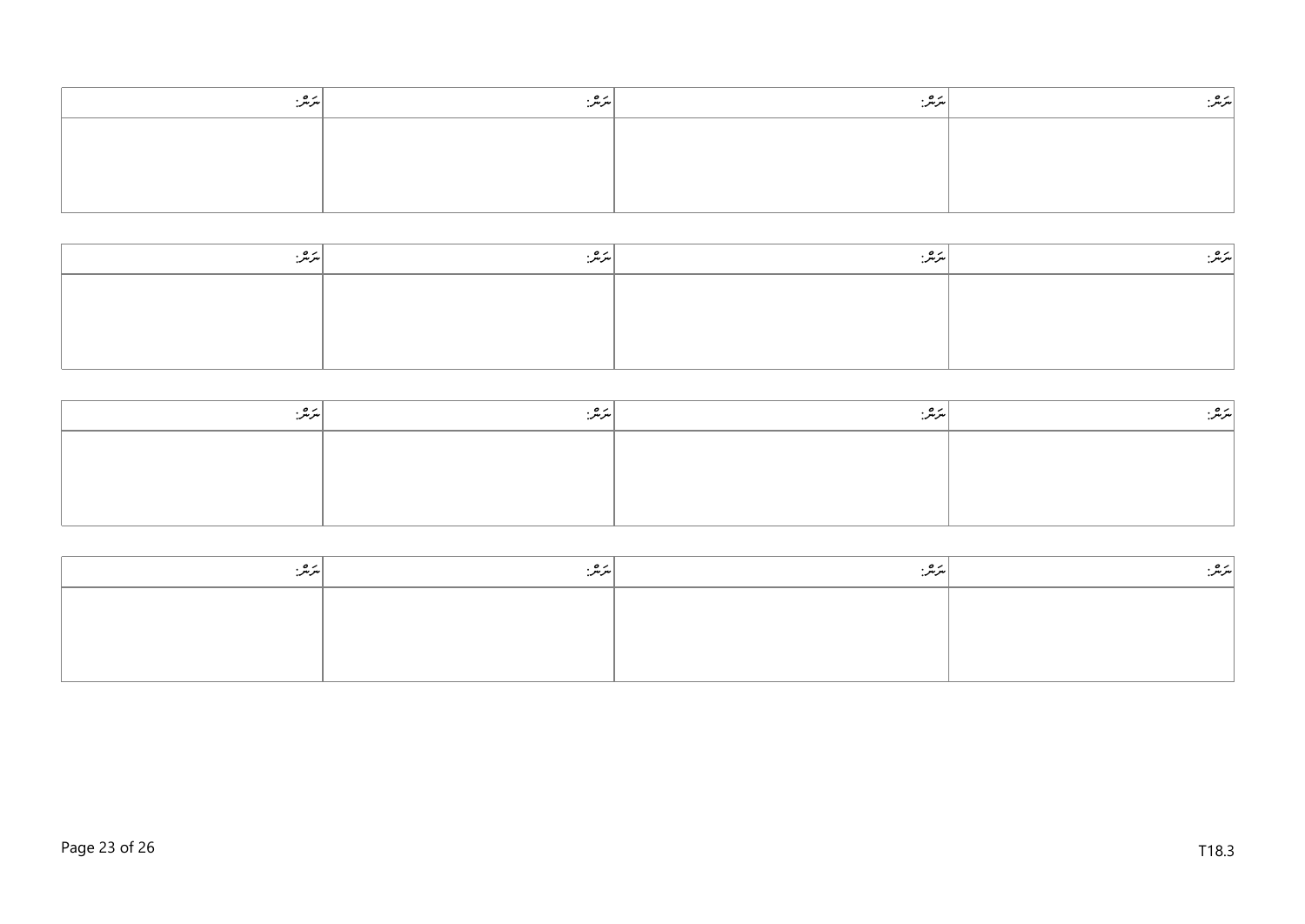| $\cdot$ | 。 | $\frac{\circ}{\cdot}$ | $\sim$<br>سرسر |
|---------|---|-----------------------|----------------|
|         |   |                       |                |
|         |   |                       |                |
|         |   |                       |                |

| يريثن | ' سرسر . |  |
|-------|----------|--|
|       |          |  |
|       |          |  |
|       |          |  |

| بر ه | . ه | $\sim$<br>سرسر |  |
|------|-----|----------------|--|
|      |     |                |  |
|      |     |                |  |
|      |     |                |  |

| 。<br>. س | ىرىىر |  |
|----------|-------|--|
|          |       |  |
|          |       |  |
|          |       |  |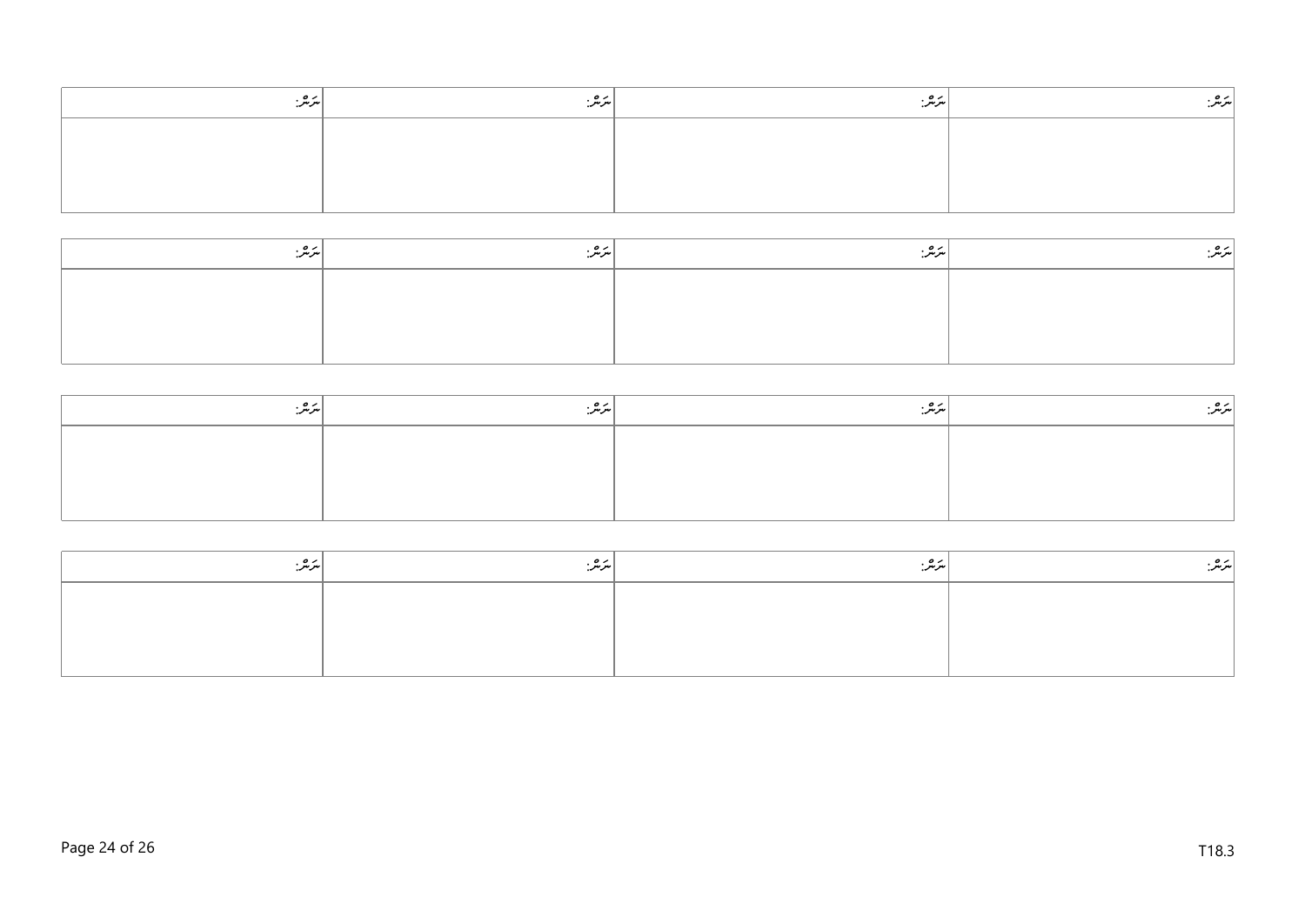| ير هو . | $\overline{\phantom{a}}$ | يرمر | اير هنه. |
|---------|--------------------------|------|----------|
|         |                          |      |          |
|         |                          |      |          |
|         |                          |      |          |

| ىر تىر: | $\circ$ $\sim$<br>" سرسر . | يبرحه | o . |
|---------|----------------------------|-------|-----|
|         |                            |       |     |
|         |                            |       |     |
|         |                            |       |     |

| كترنثر: | 。 | 。<br>سرسر. | o <i>~</i> |
|---------|---|------------|------------|
|         |   |            |            |
|         |   |            |            |
|         |   |            |            |

|  | . ه |
|--|-----|
|  |     |
|  |     |
|  |     |